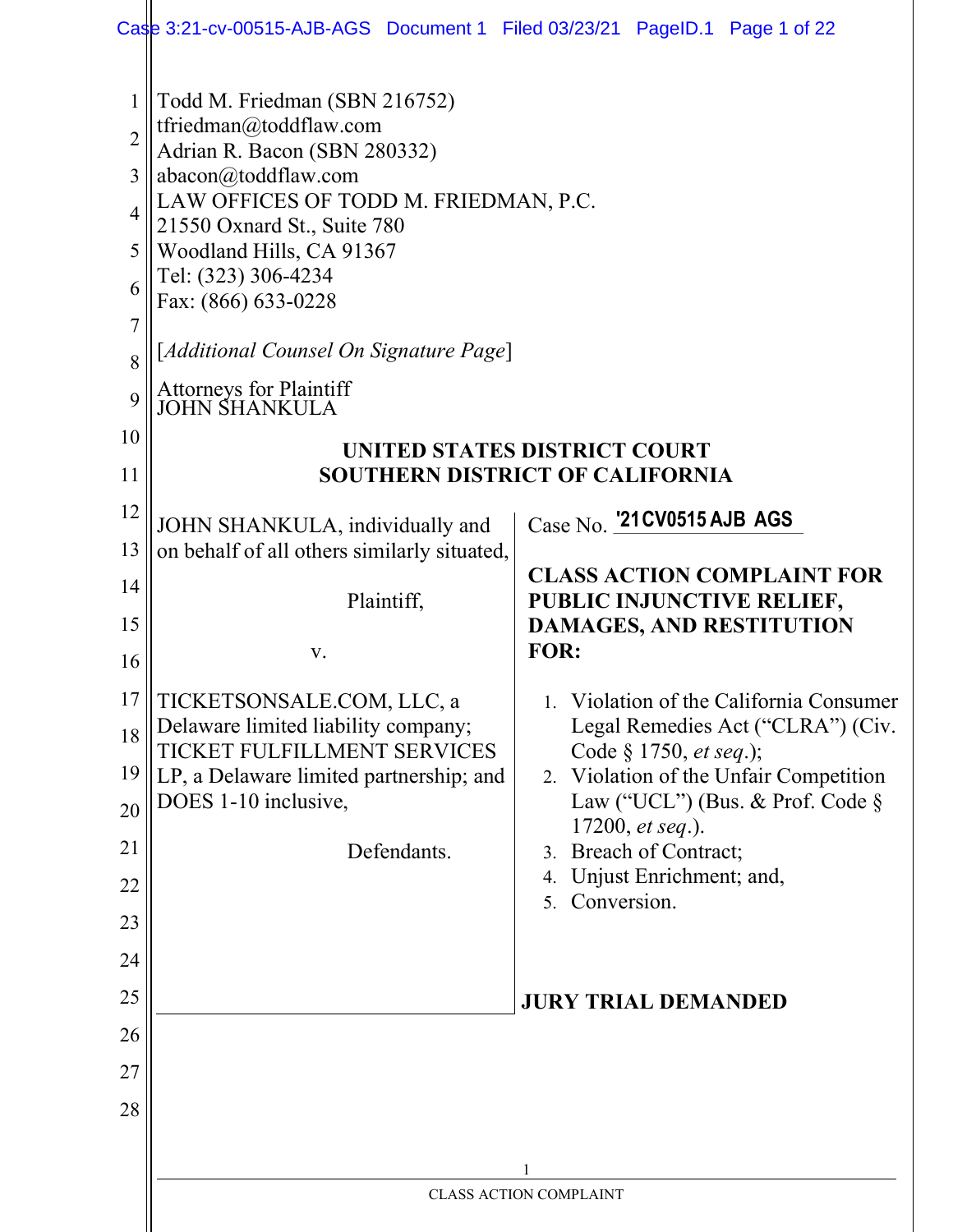1 2 3 4 5 6 7 8 Plaintiff JOHN SHANKULA ("Plaintiff") brings this action for public injunctive relief to protect the consuming public in California from the deceptive and unfair business practices of Defendants, TICKETSONSALE.COM, LLC ("ToS") and TICKET FULFILLMENT SERVICES, LP ("TFS") (together "Defendants") resulting in violations of California consumer protection laws and for common law claims related to Defendants' deceptive, unfair, and unlawful acts and practices in failing to provide refunds for cancelled, indefinitely postponed, and/or rescheduled live events as follows:

9

### **JURISDICTION AND VENUE**

10 11 12 13 14 15 1. This Court has jurisdiction over this action under 28 U.S.C. §1332(d) ("CAFA"), because this is a proposed class action in which: (i) the matter in controversy exceeds the sum or value of \$5,000,000, exclusive of interest and costs; (ii) members of the proposed Class are citizens of a State different from Defendants; and (iii) upon information and belief, the number of Class Members is greater than 100.

16 17 18 19 20 2. Defendants have sufficient minimum contacts with California and have otherwise intentionally availed themselves of the markets in California through the promotion, marketing, and sale of their products and services, sufficient to render the exercise of jurisdiction by this Court permissible under traditional notions of fair play and substantial justice.

21 22 23 24 25 3. Venue is proper in this District under 28 U.S.C. §1391(b)(2) and (3) because: (i) a substantial part of the events or omissions giving rise to these claims occurred in this District; (ii) Defendants are subject to the Court's personal jurisdiction with respect to this action because Defendants conduct business in this judicial district; and (iii) Plaintiff resides within this judicial district.

26 27 28 4. This Court has jurisdiction over Plaintiff and putative class members' claims for public injunctive relief, including restitution, which is the money and property of Plaintiff and class members, arising from Defendants' unlawful, unfair,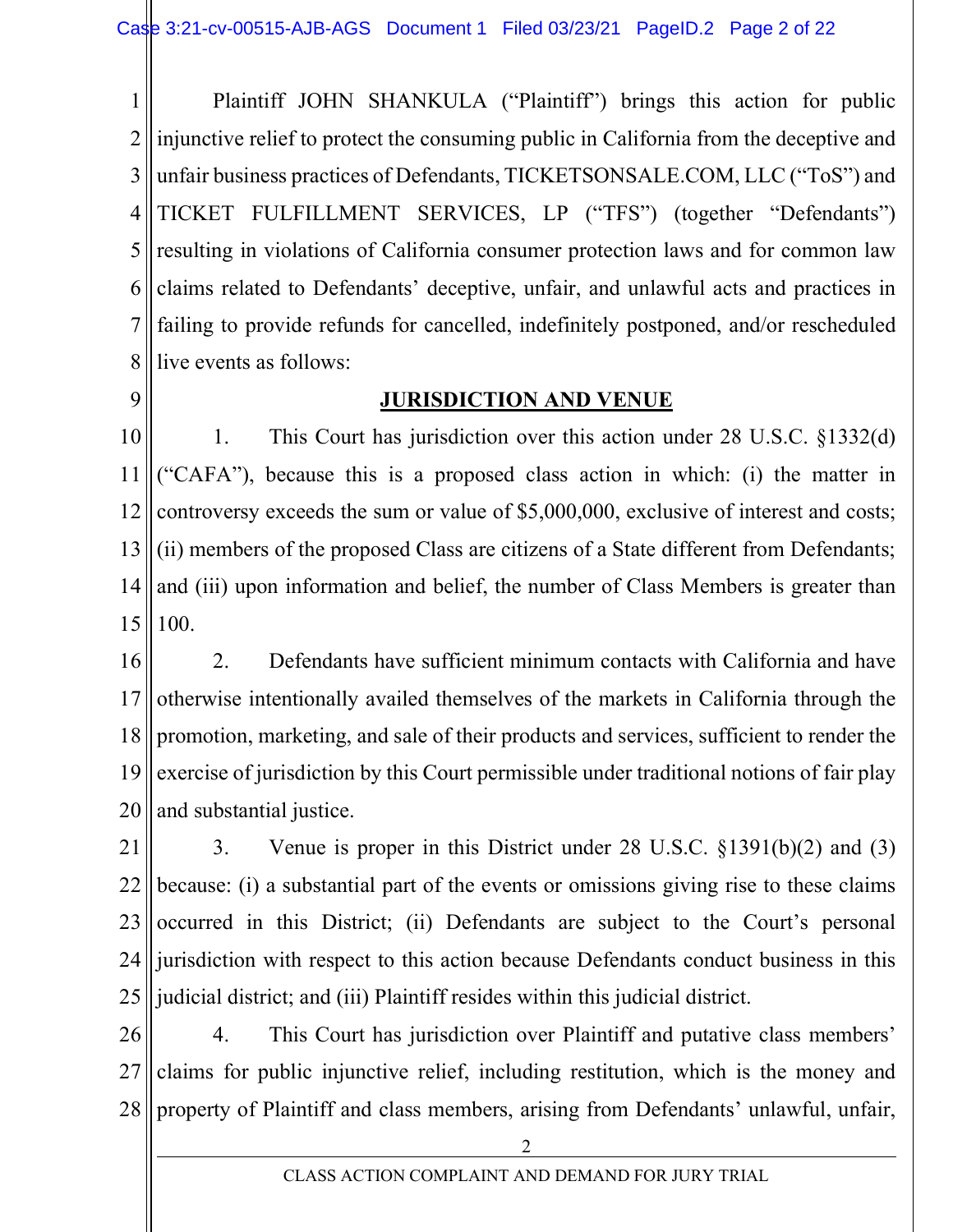1 and/or fraudulent practices under Business & Professions Code §§ 17203 and 17204.

# THE PARTIES

3 4 5. Plaintiff is, and at all relevant times was, a resident of San Diego County, California.

5 6 7 8 6. On information and belief, ToS is a limited liability company formed under the laws of the State of Delaware that does business throughout this county, the State of California, and/or the various states of the United States of America. All references made to "ToS" include all subsidiaries and divisions.

9 10 7. On information and belief, TFS is a limited partnership formed under the laws of the State of Delaware with a principal place of business in Chicago, IL.

11 12 8. Both ToS and TFS do business throughout this county, the State of California, and/or the various states of the United States of America.

13 14 15 16 17 18 19 9. Specifically, Defendants resell tickets to public events, such as concerts and sporting events. Defendants conduct extensive business through internet sales within the United States, including California. On information and belief, at all relevant times, Defendants, and each of them, ratified every act or omission complained of herein. At all relevant times, Defendants, and each of them, aided and abetted the acts and omissions of each and all the other Defendants in proximately causing the violations herein alleged.

20 21 10. Defendants are each a "ticket seller" as that term is defined by Business & Professions Code § 22503.

22 23 24 11. Plaintiff is informed and believes, and thereon alleges, that each Defendant is in some manner intentionally, negligently, or otherwise responsible for the acts, omissions, occurrences, and transactions alleged herein.

25

2

# GENERAL ALLEGATIONS

26 27 12. On information and belief, Defendants are an online secondary ticket (resale) marketplace.

28

13. Defendants' website provides a platform for the resale between private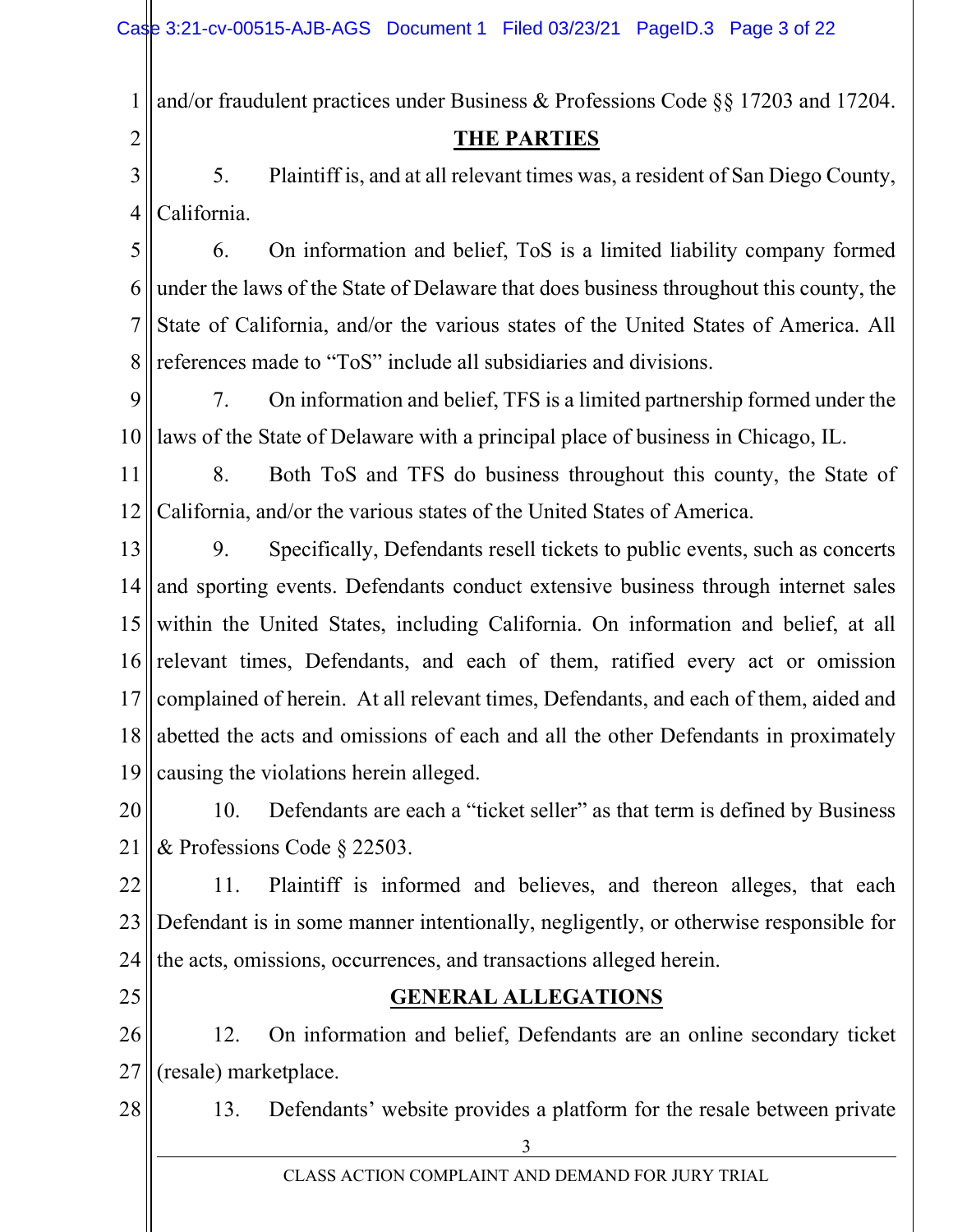1 2 parties of tickets to live events. Defendants charge a fee for use and provide certain protections for transactions.

3 4 5 14. Thus, consumers pay a premium to utilize Defendants' website because Defendants advertise their platform as an online marketplace for resale tickets that is safer and more reliable than making such transactions directly.

6 7 8 9 15. In fact, Defendants state expressly that the benefits of purchasing tickets through their website, rather than directly from the reseller, include that "[Defendants] are here to ensure that all transactions between the parties are safe and secure, and that [customers] have no issues from start to finish."<sup>1</sup>

10 11 16. Defendants also offer customers "support, security, or money back guarantees."<sup>2</sup>

12 13 17. Defendants state expressly that "[a]ll orders are protected by our 100% Buyer Guarantee."<sup>3</sup>

14 15 16 18. According to Defendants' website, "[t]he 100% Buyer Guarantee means that your transaction will be safe and secure . . . and the tickets shall be valid and authentic."<sup>4</sup>

17 18 19. Defendants emphasize the "100% Buyer Guarantee" in large text on Defendants' website and on banners throughout.

19 20 21 20. On information and belief, Defendants' "100% Buyer Guarantee" is a material term of contract intended as an inducement to use Defendants' ticket resale marketplace over competitor services.

22

21. On or around March 3, 2020, prior to filing the instant complaint,

23 <sup>1</sup> TicketsOnSale, "FAQ," available at

24 https://support.ticketsonsale.com/support/solutions/articles/69000058586-how-do-

25 ticket-resale-sites-like-this-operate-how-is-this-different-from-scalping-tickets- (last visited Mar. 16, 2021). 2 Id.

26 27 3 TicketsOnSale landing page, available at https://www.ticketsonsale.com/ (last visited Mar.  $16, 2021$ .

28 TicketsOnSale, Policies and Terms of Use, https://www.ticketsonsale.com/policies (last visited March 14, 2021).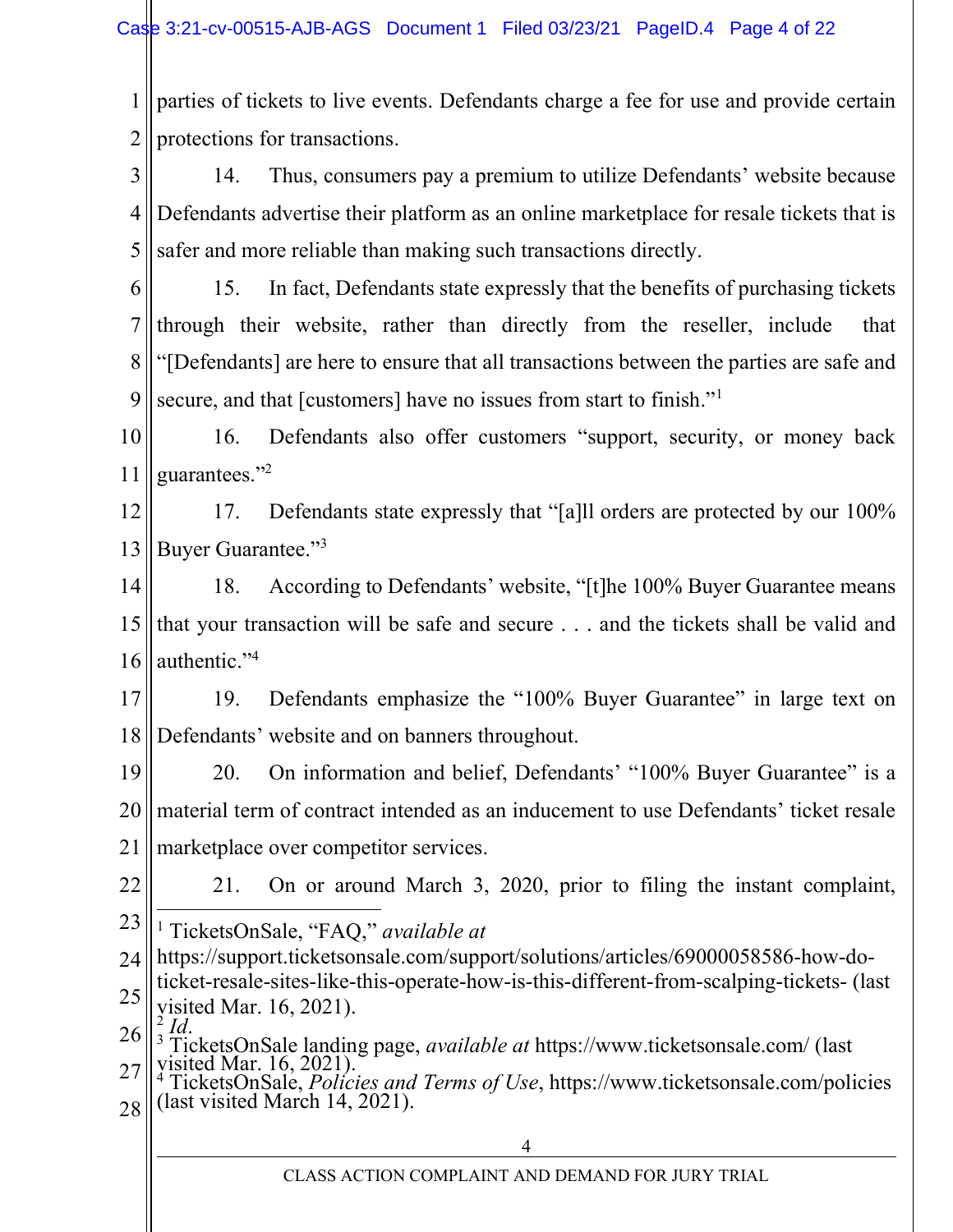1 2 3 Plaintiff used Defendants' website to purchase two (2) tickets to a live performance by Hillsong Worship at the Cal Coast Credit Union Open Air Theatre at San Diego State University for June 23, 2020.

4 5 22. Plaintiff paid for the tickets using an American Express credit card and was charged \$368.03, payable to TFS.

6 7 8 9 23. The order confirmation Plaintiff received by email from ToS stated expressly that "[a]fter you place your order and your order is confirmed, we guarantee that your tickets will be within the zone or section listed or one comparable and that you will receive these tickets in time for the event or your money back."

10 11 12 24. In March 2020, in response to the COVID-19 pandemic, a state of emergency was declared in California. Many public events were canceled, often without rescheduling.

13 14 15 25. On or around April 6, 2020, ToS sent Plaintiff an email informing him that the tickets he purchased were still valid and that the concert had been rescheduled to August 15, 2020. Plaintiff was assured that the tickets would be honored.

16 17 18 19 26. On or around June 22, 2020, ToS sent Plaintiff another email informing him that the concert had been postponed indefinitely. Plaintiff was again assured that the tickets remained valid and would be honored. ToS advised that it would notify Plaintiff of the new concert date via email.

20 21 22 27. Subsequently, with no indication that the concert would be rescheduled, Plaintiff disputed the charges to his American Express credit card for the ticket sales and was issued a credit for the full the amount of \$368.03.

23 24 28. On or around October 16, 2020, American Express verified the transaction and rebilled Plaintiff's account for the entire amount.

25 26 27 28 29. On or around February 2, 2021, Plaintiff contacted ToS directly to request a refund because the event has not been rescheduled. ToS denied the request on that grounds that Defendants' policy is to issue refunds only for officially cancelled events.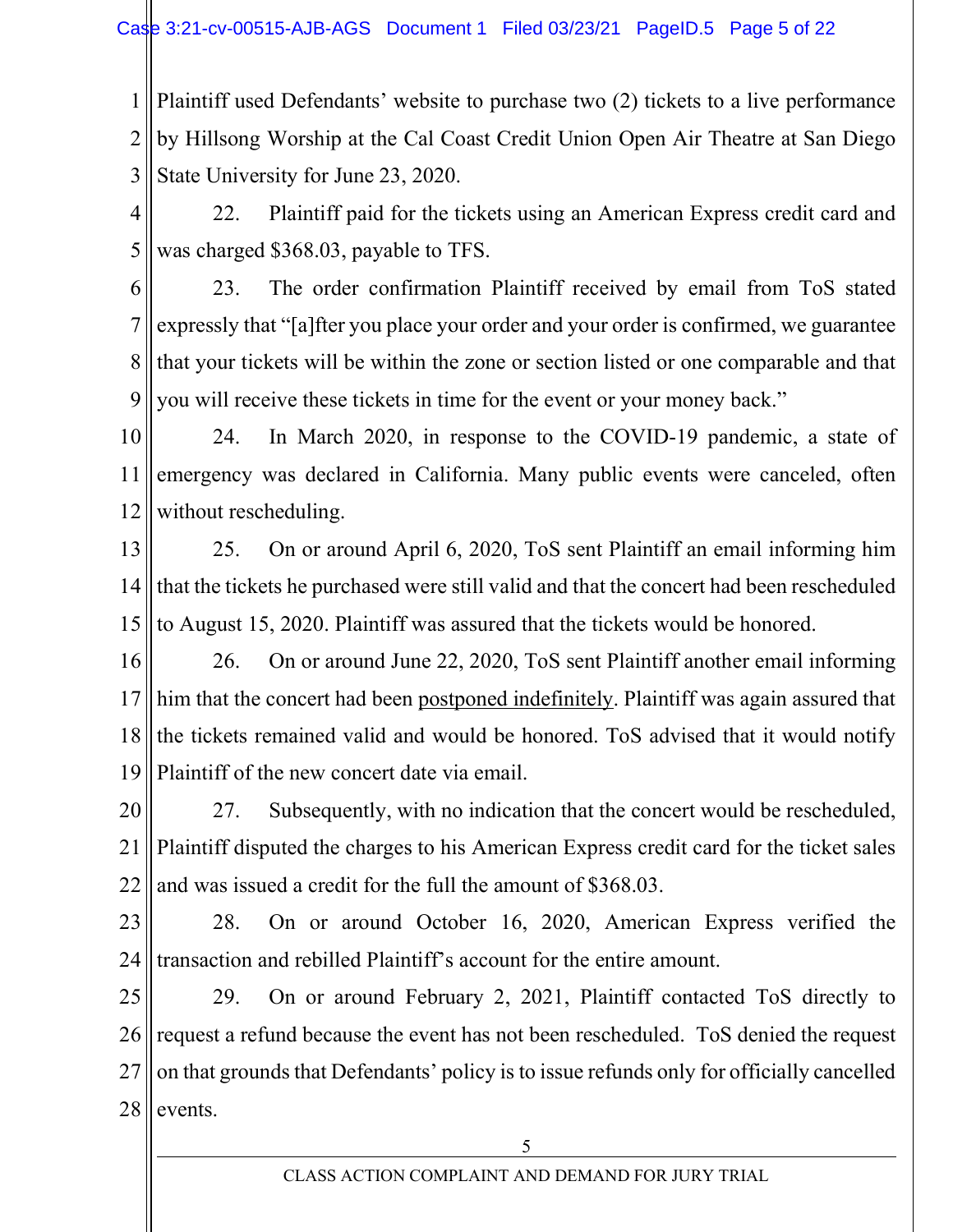1 2 3 4 5 30. However, the indefinite postponement of the event for which Plaintiff purchased tickets is the equivalent of cancellation. Defendants have retained Plaintiff's money, yet Plaintiff's tickets are unusable. Defendants' characterization of the concert as "postponed," rather than cancelled, is thus not sufficient to justify denying the request for a refund pursuant to Defendants' "100% Buyer Guarantee."

6

31. To date, the concert has not been re-scheduled.

7 8 9 32. Defendants' failure to honor its contractual obligation and refund the purchase price of tickets for effectively cancelled events has deprived Plaintiff and similarly situated customers of the benefit of their bargains.

10 11 33. Defendants' withholding of monies that is the property of Plaintiff and the putative Class is unlawful.

12 13 14 34. This action seeks, among other things, public injunctive and declaratory relief, restitution of all amounts illegally obtained, and disgorgement of ill-gotten gains resulting from the misconduct alleged herein.

15

### CLASS ALLEGATIONS

16 17 35. Plaintiff incorporates by reference all preceding paragraphs as though set forth fully herein.

18 19 20 21 22 23 24 36. Plaintiff brings this action on behalf of himself and all other similarly situated consumers in California. All allegations herein are based on information and belief, except for those allegations that pertain to Plaintiff. Plaintiff's information and beliefs are based on, inter alia, the investigation conducted to date by Plaintiff and his counsel. Each allegation in this consumer Class Action Complaint either has evidentiary support or is likely to have evidentiary support after a reasonable opportunity for further investigation and discovery.

25 26 37. Plaintiff brings this action individually and on behalf of all others similarly situated against Defendants, pursuant to Fed. R. Civ. P. 23.

27 28 38. The claims alleged herein are brought by Plaintiff on his own behalf and on behalf of a putative class that consists of and is defined as follows: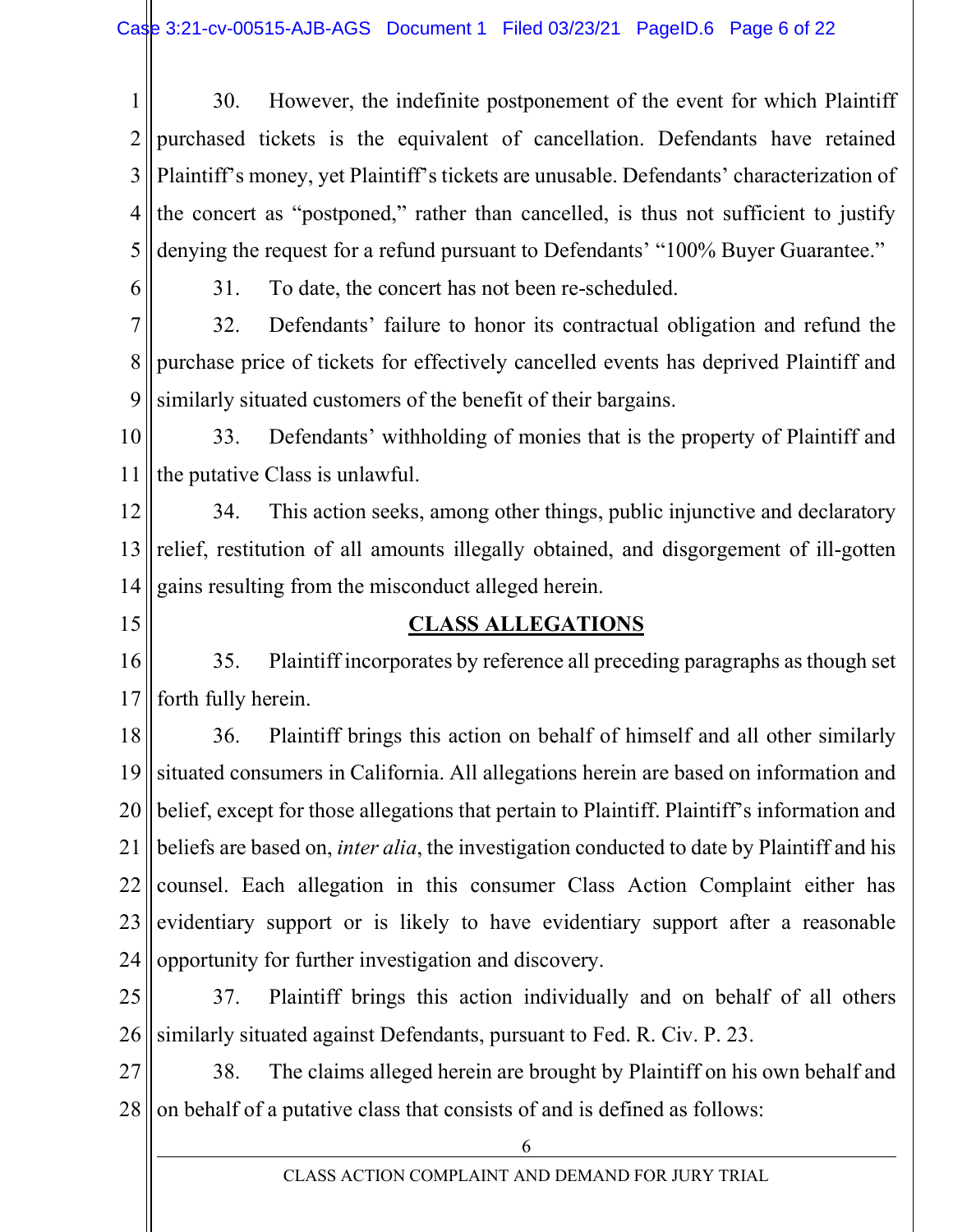1

2

3

4

5

6

19

21

23

24

25

26

27

28

All persons residing in California who used Defendants' ticket resale platform to purchase one or more tickets to any event that was subsequently cancelled, postponed indefinitely, or rescheduled at any point within four (4) years prior to the filing of this action and continuing until judgment is entered, and to whom Defendant has not provided a full refund, including fees.

7 8 39. Members of the proposed Class will hereafter be referred to as Class Members.

9 40. The "Class Period" means four years prior to the filing of the Complaint in this action.

10 11 12 13 41. Excluded from the Class are Defendants and any of their officers, directors, and employees, or anyone who purchased Defendants' products for the purpose of resale. Plaintiff reserves the right to modify or amend the Class definition before the Court determines whether certification is appropriate.

14 15 16 42. Plaintiff reserves the right to redefine the Class and to add subclasses as appropriate based on further investigation, discovery, and specific theories of liability.

17 18 43. There are common questions of law and fact as to the Class that predominate over questions affecting only individual members, including:

- a. Whether Defendants' failure to issue refunds constitutes unjust enrichment, a breach of contract, and/or conversion;
- 20 22 b. Whether Defendants' conduct violates California Civil Code § 1750, et seq.;
	- c. Whether Defendants' conduct is an unfair, fraudulent, or unlawful act or practice within the meaning of California Business & Professions Code §17200, et seq.;
	- d. Whether Defendants' advertising is unfair, deceptive, untrue or misleading within the meaning of California Business & Professions Code § 17200, et seq.;

CLASS ACTION COMPLAINT AND DEMAND FOR JURY TRIAL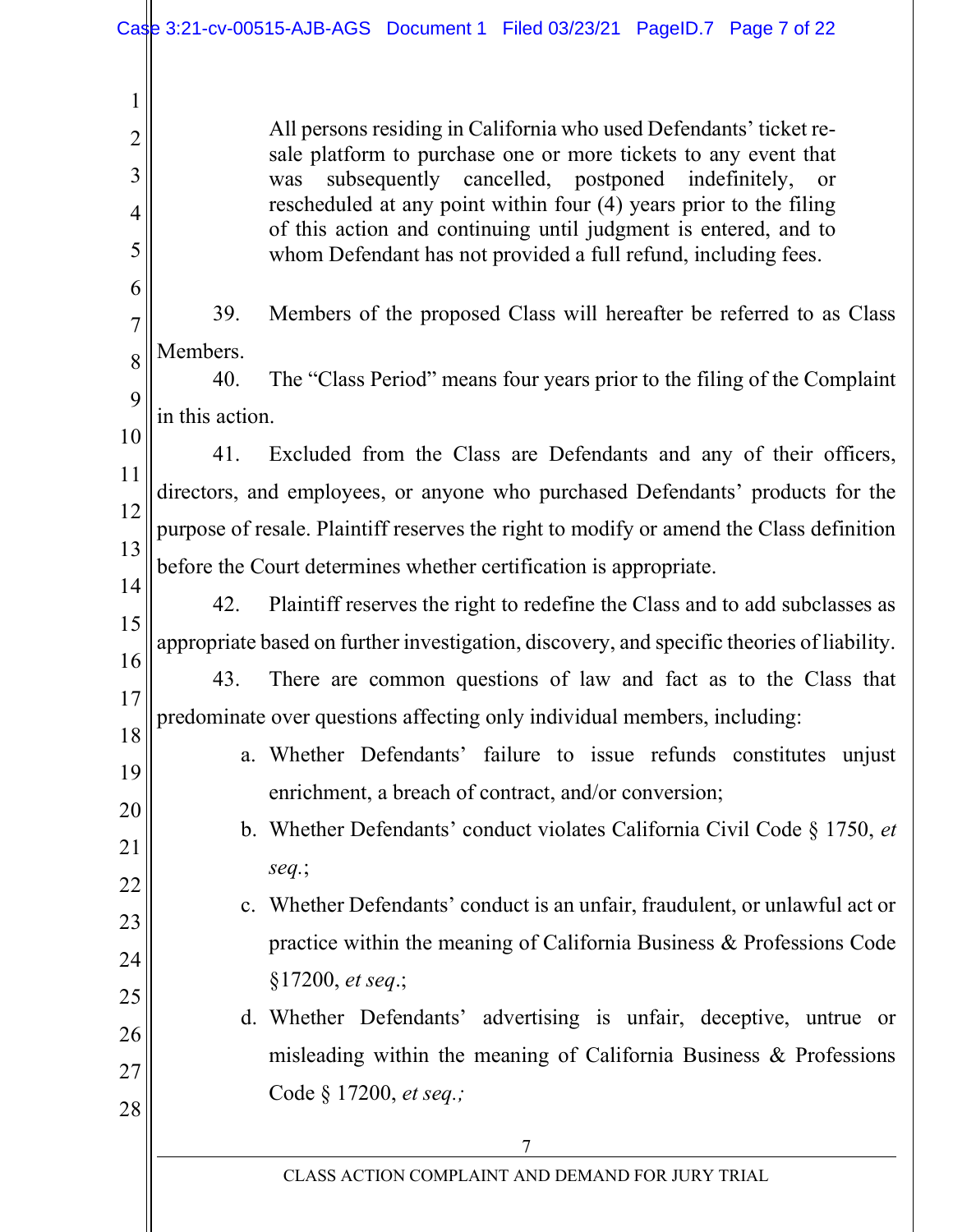|                | Case 3:21-cv-00515-AJB-AGS Document 1 Filed 03/23/21 PageID.8 Page 8 of 22                                        |
|----------------|-------------------------------------------------------------------------------------------------------------------|
| $\mathbf 1$    | e. Whether Defendants were excused from having to provide a refund to                                             |
| $\overline{2}$ | Plaintiff and the putative class for events that were cancelled, postponed<br>indefinitely, or rescheduled;       |
| 3              | Whether Defendants' refund policy is unconscionable; and<br>f.                                                    |
| 4              | Whether Defendants' refund policy is invalid as a matter of law under                                             |
| 5              | g.<br>Bus. & Prof. Code § 22507.                                                                                  |
| 6              | Plaintiff is informed and believes and thereon alleges that Defendants are<br>44.                                 |
| 7              | and were advised by skilled lawyers and other professionals, employees, and advisors                              |
| 8              | regarding the requirements of California's Consumer Legal Remedies Act ("CLRA"),                                  |
| 9              | Civ. Code, § 1791, et seq., and Unfair Competition Law ("UCL), Bus. & Prof. Code                                  |
| 10<br>11       | § 17200, et seq.                                                                                                  |
| 12             | This action seeks relief for these un-remedied violations of California<br>45.                                    |
| 13             | law, including:                                                                                                   |
| 14             |                                                                                                                   |
| 15             | a. Damages and/or restitution, as appropriate, to Plaintiff and Class<br>Members, for monies obtained unlawfully; |
| 16             | b. Damages and/or penalties for Plaintiff and Class Members pursuant to                                           |
| 17             | Civil Code $\S$ 3300;                                                                                             |
| 18             | c. Implementation of other equitable relief, including, <i>inter alia</i> , a public                              |
| 19             | injunction prohibiting Defendants, and each of them, from continuing to                                           |
| 20             | violate Business & Professions Code $\S$ § 22506, 22507; and                                                      |
| 21             | d. Attorneys' fees and costs as provided by statute and/or applicable case                                        |
| 22             | law, including Code of Civil Procedure $\S$ 1021.5, and such other relief                                         |
| 23             | as the Court deems just and proper.                                                                               |
| 24             | 46.<br>Defendants' acts and conduct as alleged herein violate the CLRA and                                        |
| 25             | Business & Professions Code § 22500, et seq. As a result, Defendants' acts and                                    |
| 26             | conduct constitute a violation of the UCL, as set forth below.                                                    |
| 27             | The policies, practices, and customs described above and herein have<br>47.                                       |
| 28             | resulted in Defendants' unjust enrichment and an unfair business advantage over<br>8                              |
|                | CLASS ACTION COMPLAINT AND DEMAND FOR JURY TRIAL                                                                  |

 $\parallel$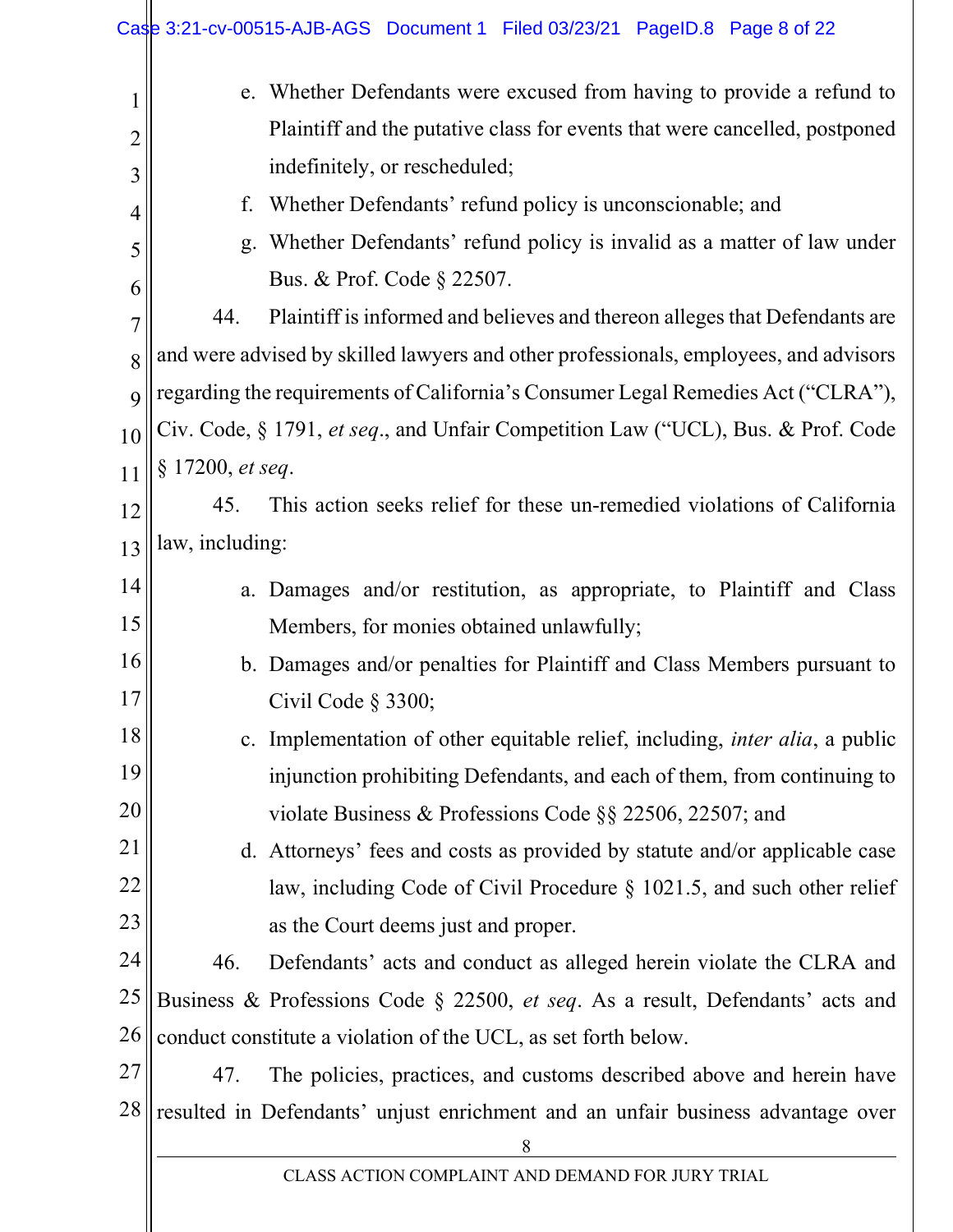5

6

7

8

9

10

11

12

25

27

28

1 2 businesses that adhere to the strictures and requirements of the Business & Professions Code, including the UCL.

- 3 4 48. There is a well-defined community of interest in the litigation and the class members are readily ascertainable:
	- a. Numerosity: Plaintiff is informed and believes and thereon alleges that during the Class Period, there have been well over one hundred Class Members. As a result, the Class is so numerous that joinder of all members is impossible and/or impracticable.
	- b. Typicality: Plaintiff is qualified to, and will, fairly and adequately protect the interests of each class member with whom they have a well-defined community of interest, and Plaintiff's claims (or defenses, if any) are typical of all Class Members as demonstrated herein.
- 13 14 15 16 17 18 19 20 21 22 23 c. Adequacy: Plaintiff is qualified to, and will, fairly and adequately protect the interests of each class member with whom they have a well-defined community of interest and typicality of claims, as demonstrated herein. Plaintiff acknowledges that they have an obligation to make known to the Court any relationship, conflicts or differences with any class member. Plaintiff's attorneys, the proposed class counsel, are versed in the rules governing class action discovery, certification, and settlement. Plaintiff has incurred, and throughout the duration of this action, will continue to incur costs and attorneys' fees that have been, are, and will be necessarily expended for the prosecution of this action for the substantial benefit of each Class Member.
- 24 26 d. Superiority: The nature of this action makes the use of class adjudication superior to other methods. A class action will achieve economies of time, effort, and expense as compared with individual lawsuits and will avoid inconsistent outcomes because the same issues can be adjudicated in the same manner and at the same time for the entire Class. Plaintiff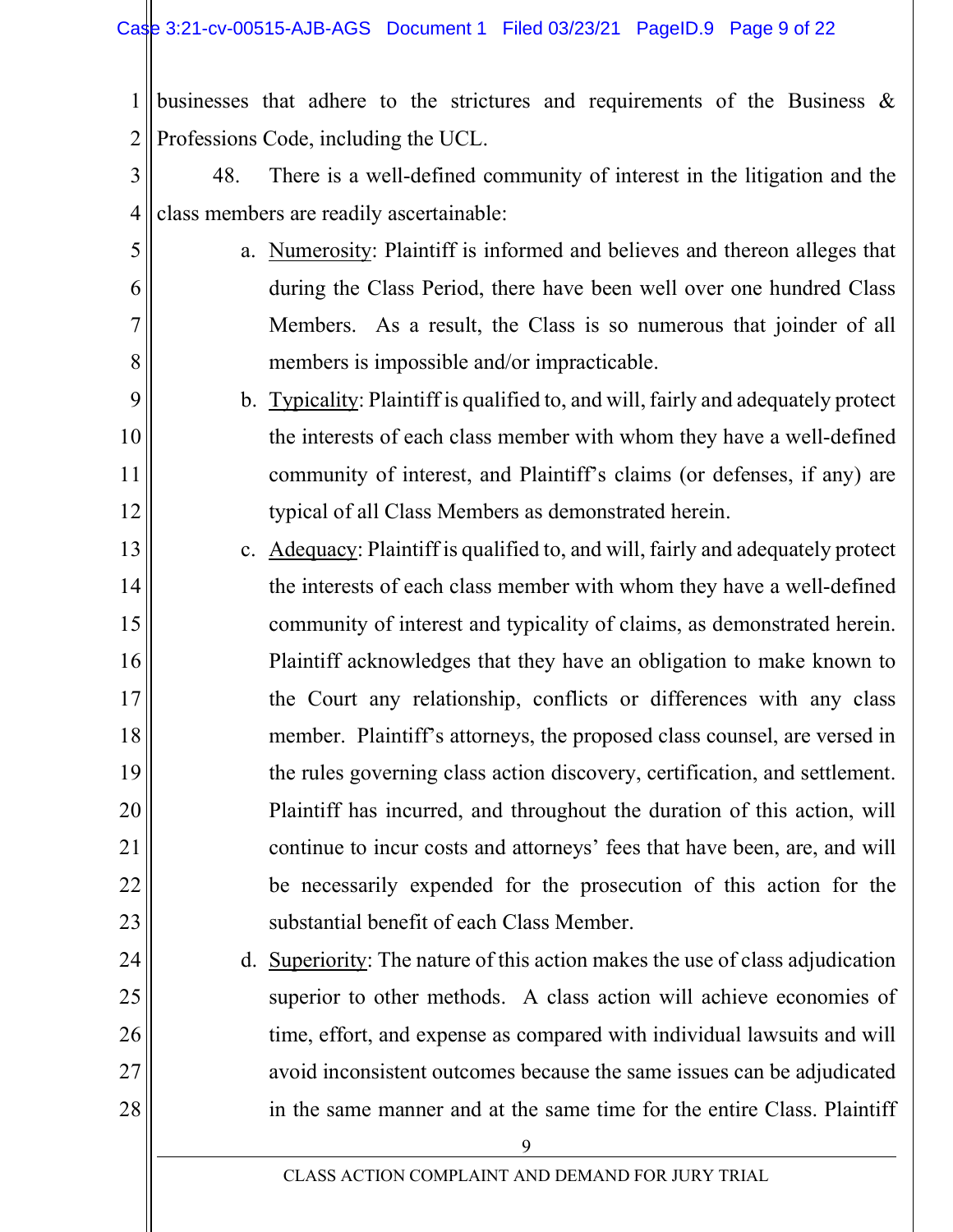knows of no difficulty that will be encountered in the management of this litigation or that would preclude its maintenance as a class action.

e. Public Policy Considerations: Consumers are often reluctant to assert their rights out of fear of direct or indirect retaliation and/or prohibitive costs. Class actions provide the members who are not named in the complaint with sufficient anonymity to allow them to vindicate of their rights while simultaneously protecting their privacy and without having to incur unnecessary costs.

9 10 11 49. Defendants' unscrupulous business practice has been systemic and willful, and Defendants knew or should have known that their policies, practices, and procedures are and have been unlawful, unfair, and/or fraudulent.

12 13 14 15 16 17 50. Unless the Class is certified, Defendants will retain monies received as a result of Defendants' unlawful and deceptive conduct alleged herein. Unless a classwide public injunction is issued, Defendants will also likely continue to advertise, market, and promote its product and services in an unlawful and misleading manner, and members of the Class will continue to be misled, harmed, and denied their rights under California law.

18 19 20 21 51. Further, Defendants have acted or refused to act on grounds that are generally applicable to the class so that declaratory and injunctive relief is appropriate to the Class as a whole, making class certification appropriate pursuant to Fed. R. Civ. P. 23.

22

1

2

3

4

5

6

7

8

### FIRST CAUSE OF ACTION

23 24 VIOLATION OF THE CALIFORNIA CONSUMER LEGAL REMEDIES ACT (Cal. Civ. Code § 1750, et seq.)

25 26 52. Plaintiff incorporates by reference all preceding paragraphs as though set forth fully herein.

27 28 53. California Civil Code Section 1750, et seq., entitled the Consumers Legal Remedies Act (hereinafter "CLRA"), provides a list of "unfair or deceptive"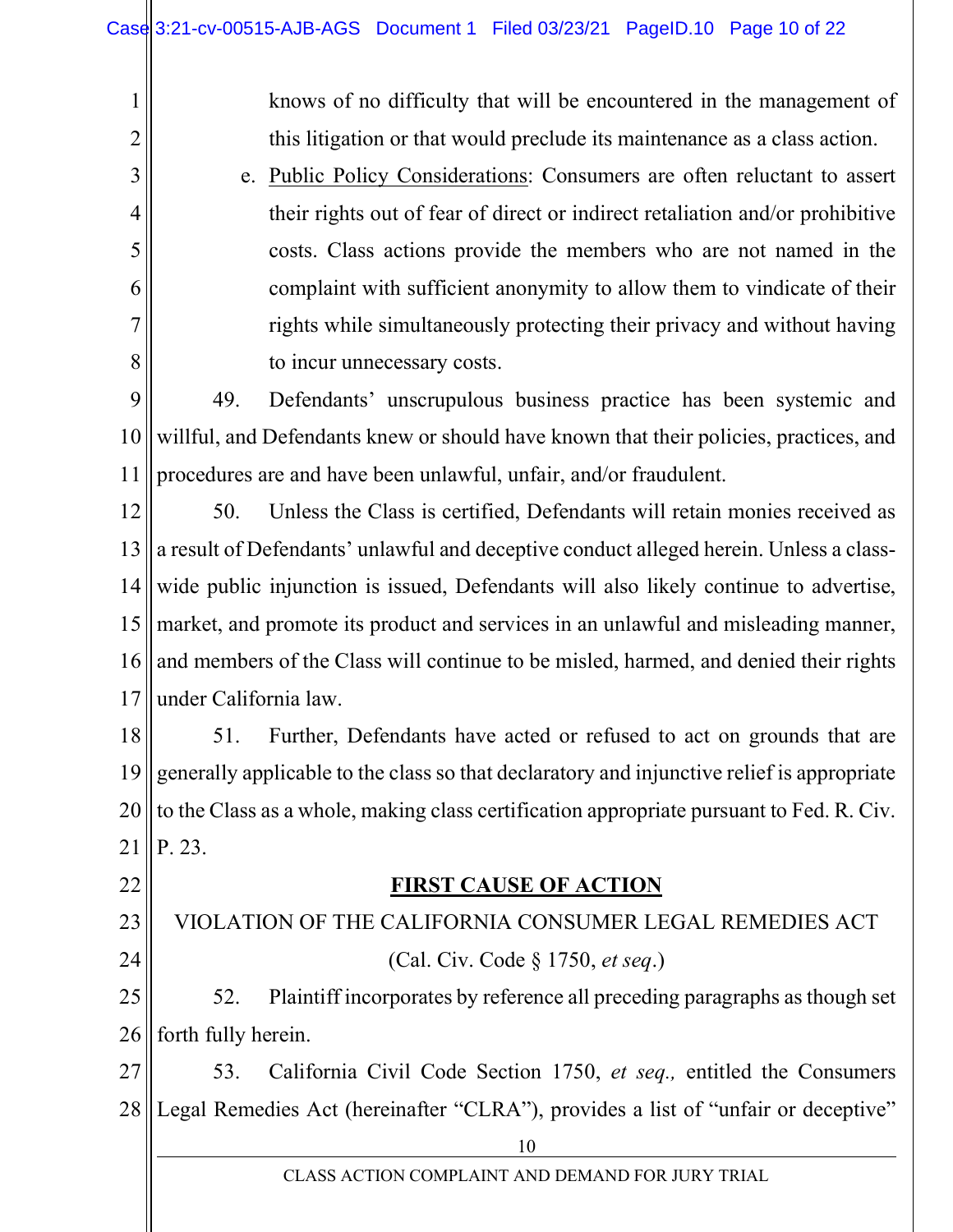1 2 practices in a "transaction" relating to the sale of "goods" or "services" to a "consumer."

3 4 5 6 7 54. The Legislature's intent in promulgating the CLRA is expressed in Civil Code Section 1760, which provides, inter alia, that its terms are to be "[c]onstrued liberally and applied to promote its underlying purposes, which are to protect consumers against unfair and deceptive business practices and to provide efficient and economical procedures to secure such protection."

8 9 10 55. Defendants' actions, representations, and conduct have violated, and continue to violate, the CLRA because they extend to transactions that are intended to result, or which have resulted, in the sale of services and/or goods to consumers.

11 12 56. Plaintiffs and other class members are "consumers" as that term is defined by the CLRA. Civ. Code § 1761(d).

13 14 15 57. The tickets that Plaintiff and Class Members purchased from Defendants are a "good" and/or "service" within the meaning of the CLRA. Cal. Civ. Code §  $1761(a)$ , (b)

16 17 18 58. The acts and practices described herein were intended to result in the resale of tickets to consumers. Such acts and practices violated, and continue to violate, the CLRA, Violation, as follows:

19 20 a. Misrepresenting the source, sponsorship, approval, or certification of goods or services; Civ. Code  $\S 1770(a)(2)$ ;

21 22 23 24 b. Representing that goods or services have sponsorship, approval, characteristics, ingredients, uses, benefits, or quantities that they do not have or that a person has a sponsorship, approval, status, affiliation, or connection that the person does not have, Civ. Code  $\S 1770(a)(5)$ ;

25 26 27 c. Representing that goods or services are of a particular standard, quality, or grade, or that goods are of a particular style or model, if they are of another; Civ. Code  $\S 1770(a)(7)$ ;

11

28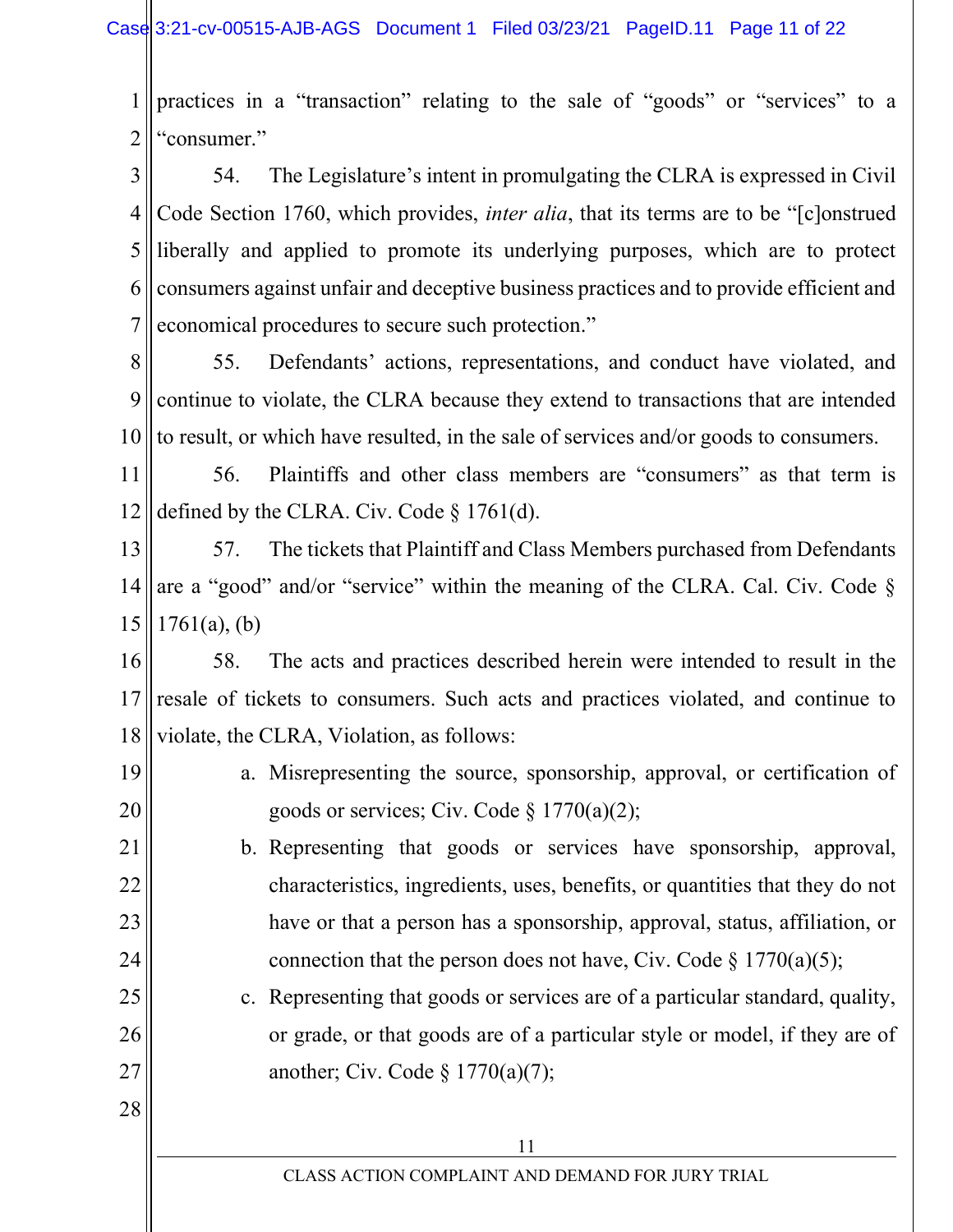|                | Case 3:21-cv-00515-AJB-AGS Document 1 Filed 03/23/21 PageID.12 Page 12 of 22               |
|----------------|--------------------------------------------------------------------------------------------|
| $\mathbf 1$    | d. Advertising goods or services with intent not to sell them as advertised;               |
| $\overline{2}$ | Civ. Code $\S 1770(a)(9)$ ;                                                                |
| 3              | e. Representing that a transaction confers or involves rights, remedies, or                |
| 4              | obligations which it does not have or involve, or which are prohibited by                  |
| 5              | law; Civ. Code $\S 1770(a)(14)$ ;                                                          |
| 6              | f. Representing that the subject of a transaction has been supplied in                     |
| 7              | accordance with a previous representation when it has not. Civ. Code $\S$                  |
| 8              | $1770(a)(16)$ ; and                                                                        |
| 9              | g. Inserting an unconscionable provision in the contract, Civ. Code $\S$                   |
| 10             | $1770(a)(19)$ .                                                                            |
| 11             | Defendants acted knowingly and willfully.<br>59.                                           |
| 12             | 60.<br>Defendants violated Civil Code Section 1770(a)(2), (5), (7), (9), (14) &            |
| 13             | (16) by marketing and representing a "100% Buyer Guarantee" for its products and           |
| 14             | services that would protect customers' transactions, including by providing a full         |
| 15             | refund for cancellation. Despite such assurances, on information and belief,               |
| 16             | Defendants deny refunds to customers, including Plaintiff, for indefinitely postponed      |
| 17             | events that are effectively cancelled.                                                     |
| 18             | Defendants also violated Civil Code Section $1770(a)(19)$ by including a<br>61.            |
| 19             | provision in their Terms & Conditions that prevents customers from obtaining a             |
| 20             | refund for postponed or rescheduled events in violation of, <i>inter alia</i> , Business & |
| 21             | Professions Code §§ 22506 & 22507.                                                         |
| 22             | On information and belief, Defendants' violations of the CLRA, as set<br>62.               |
| 23             | forth herein, were done with awareness of the fact that the conduct alleged was            |
| 24             | wrongful and motivated solely by Defendants' self-interest, monetary gain, and             |
| 25             | increased profit. Plaintiff further alleges that Defendants engaged in such unfair and     |
| 26             | deceptive conduct despite knowing the harm that would result to Plaintiff and Class        |
| 27             | Members.                                                                                   |
| 28             | Plaintiff suffered an "injury in fact" when Defendants retained Plaintiff's<br>63.         |
|                | 12                                                                                         |

CLASS ACTION COMPLAINT AND DEMAND FOR JURY TRIAL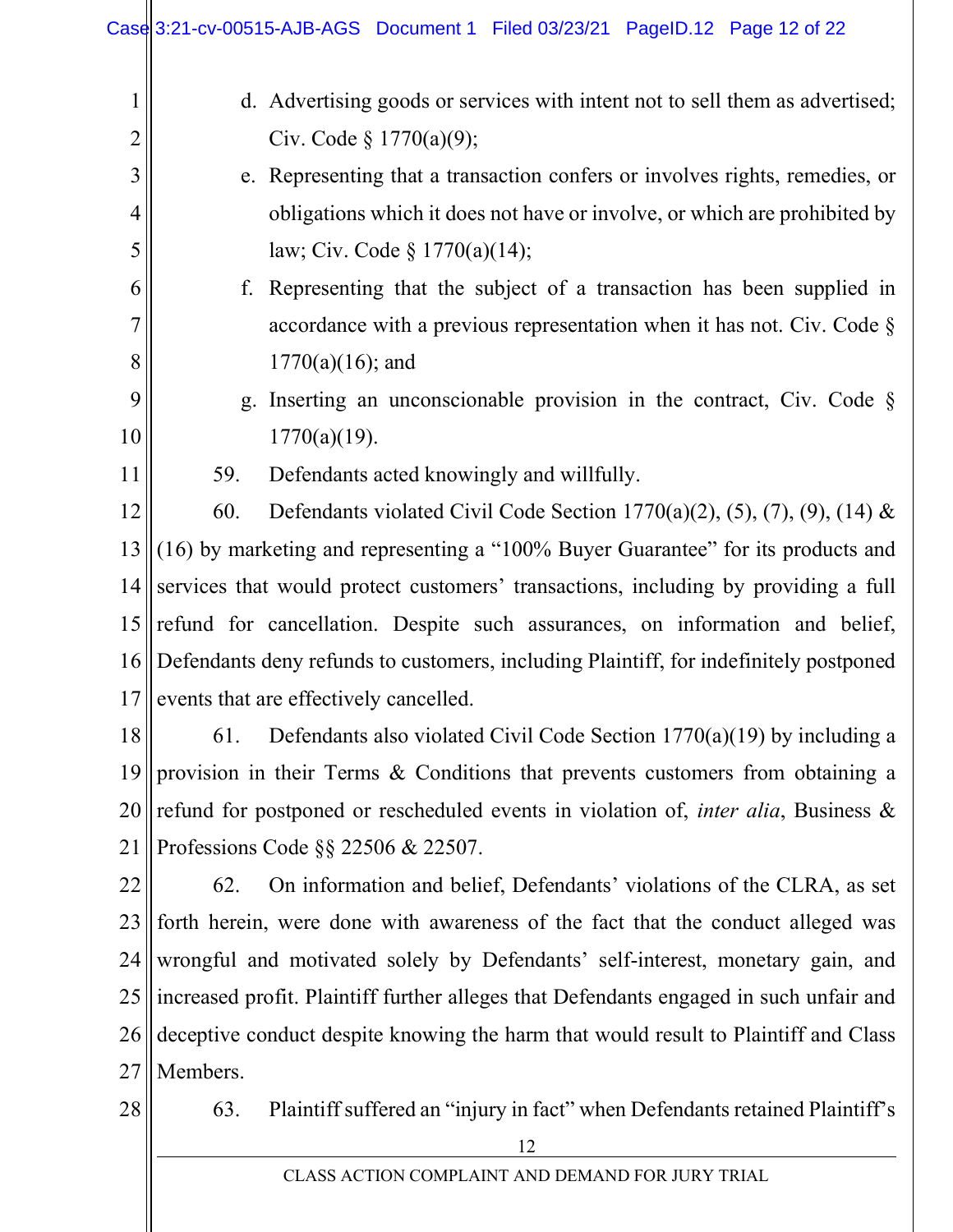1 2 3 4 money, despite the effective cancellation of the event for which it was paid and as a result of Defendants' false and misleading representations, as set forth on Defendants' website and other advertising media, in violation of California law as explained above.

5 6 7 64. As a direct and proximate result of Defendants' conduct, Plaintiff and members of the putative Class are entitled to a declaration that Defendants violated the CLRA.

8 9 10 11 12 65. On or about March 22, 2021, by and through Plaintiff's counsel of record, Defendants were served with notice of the alleged CLRA violations via certified mail, which asked Defendants to correct, repair, replace, or otherwise rectify the goods and services alleged to be in violation. This correspondence advised Defendants that such action must be taken within thirty (30) calendar days.

13 14 66. Plaintiff and the putative Class are also entitled to, and seek, injunctive relief prohibiting such conduct in the future.

15 16 17 67. This cause of action is for injunctive relief only at this time, and Plaintiff reserves the right to amend the Complaint to assert actual, punitive, and statutory damages against Defendants pursuant to Cal. Civ. Code § 1782.

18 19 20 21 68. Plaintiff purchased his tickets online from his home in San Diego County, California. A true and correct copy of Plaintiff's Declaration of Venue, pursuant to Civ. Code  $\S 1780(d)$  and Code Civ. Proc.  $\S 2015.5$ , is attached as **Exhibit** A.

22 23 24 25 69. Pursuant to California Civil Code  $\S$  1780(a)(2), Plaintiff seeks a public injunction to enjoin Defendants' unlawful methods, acts, and practices alleged herein. If the injunctive relief is not granted, and Defendants are permitted to continue to engage in these practices, California's consumers will continue to suffer harm.

26 27 70. Plaintiff also requests an award of reasonable attorneys' fees and costs pursuant to Civ. Code § 1780(d).

28 ///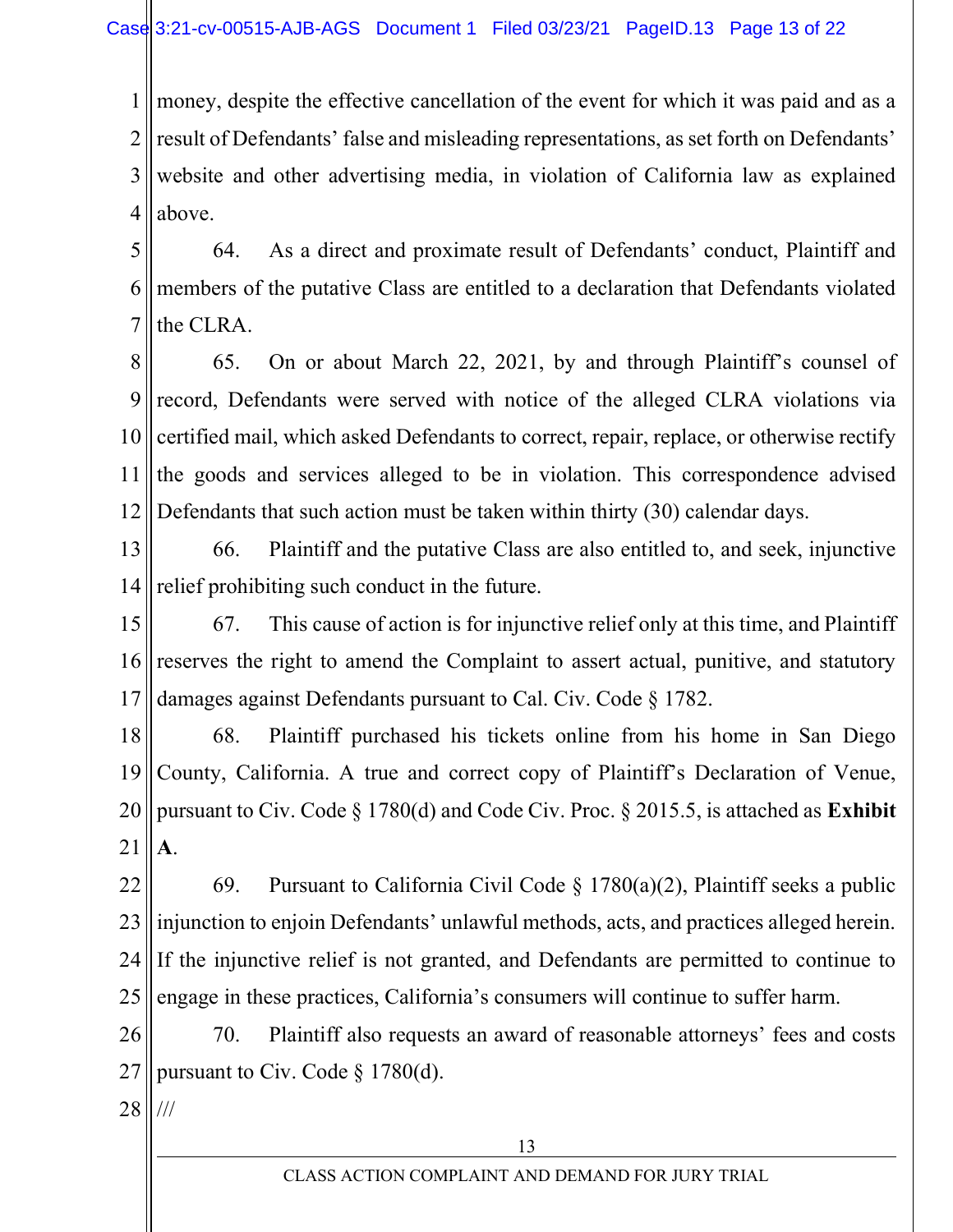|                | Case 3:21-cv-00515-AJB-AGS Document 1 Filed 03/23/21 PageID.14 Page 14 of 22             |
|----------------|------------------------------------------------------------------------------------------|
| 1              | <b>SECOND CAUSE OF ACTION</b>                                                            |
| $\overline{c}$ | UNFAIR COMPETITION LAW                                                                   |
| 3              | (Cal. Bus. & Prof. Code § 17200, et seq.)                                                |
| 4              | 71.<br>Plaintiff incorporates by reference all preceding paragraphs as though            |
| 5              | fully stated herein.                                                                     |
| 6              | 72.<br>The UCL prohibits any unfair, fraudulent, or unlawful business act or             |
| 7              | practice. Bus. & Prof. Code § 17200.                                                     |
| 8              | 73.<br>Plaintiff and Defendants are each a "person" as defined by California             |
| 9              | Business & Professions Code § 17201.                                                     |
| 10             | Plaintiff is also "a person who has suffered injury in fact and has lost<br>74.          |
| 11             | money or property as a result of the unfair competition" authorized to seek relief for   |
| 12             | violations of the UCL. Bus. & Prof. Code $\S 17204$ .                                    |
| 13             | Actions for relief under the UCL may be based on any business act or<br>75.              |
| 14             | practice that is unlawful, unfair, or fraudulent. Bus. & Prof. Code § 17200, et seq.     |
| 15             | Such claims must allege that the Defendants' conduct caused or was likely to cause       |
| 16             | substantial injury.                                                                      |
| 17             | Defendants' policies, practices, and procedures alleged herein amount to<br>76.          |
| 18             | conduct that is prohibited under the UCL.                                                |
| 19             | Furthermore, Plaintiff and Class Members have suffered injury in fact<br>77.             |
| 20             | and been deprived of monies as a result of Defendants' unlawful refund policy.           |
| 21             | Defendants' conduct is thus substantially injurious to Plaintiff and Class Members,      |
| 22             | and Plaintiff seeks to enforce important rights affecting the public interest within the |
| 23             | meaning of Code of Civil Procedure § 1021.5.                                             |
| 24             | The amounts due to Plaintiff and Class Members can be readily<br>78.                     |
| 25             | determined from Defendants' records. Plaintiff and the putative Class are entitled to    |
| 26             | injunctive relief, including in the form of an order from this Court directing           |
| 27             | Defendants to cease and desist from the unfair, fraudulent, and/or unlawful conduct,     |
| 28             | and restitution of monies due and unfairly obtained by Defendants.                       |
|                | 14                                                                                       |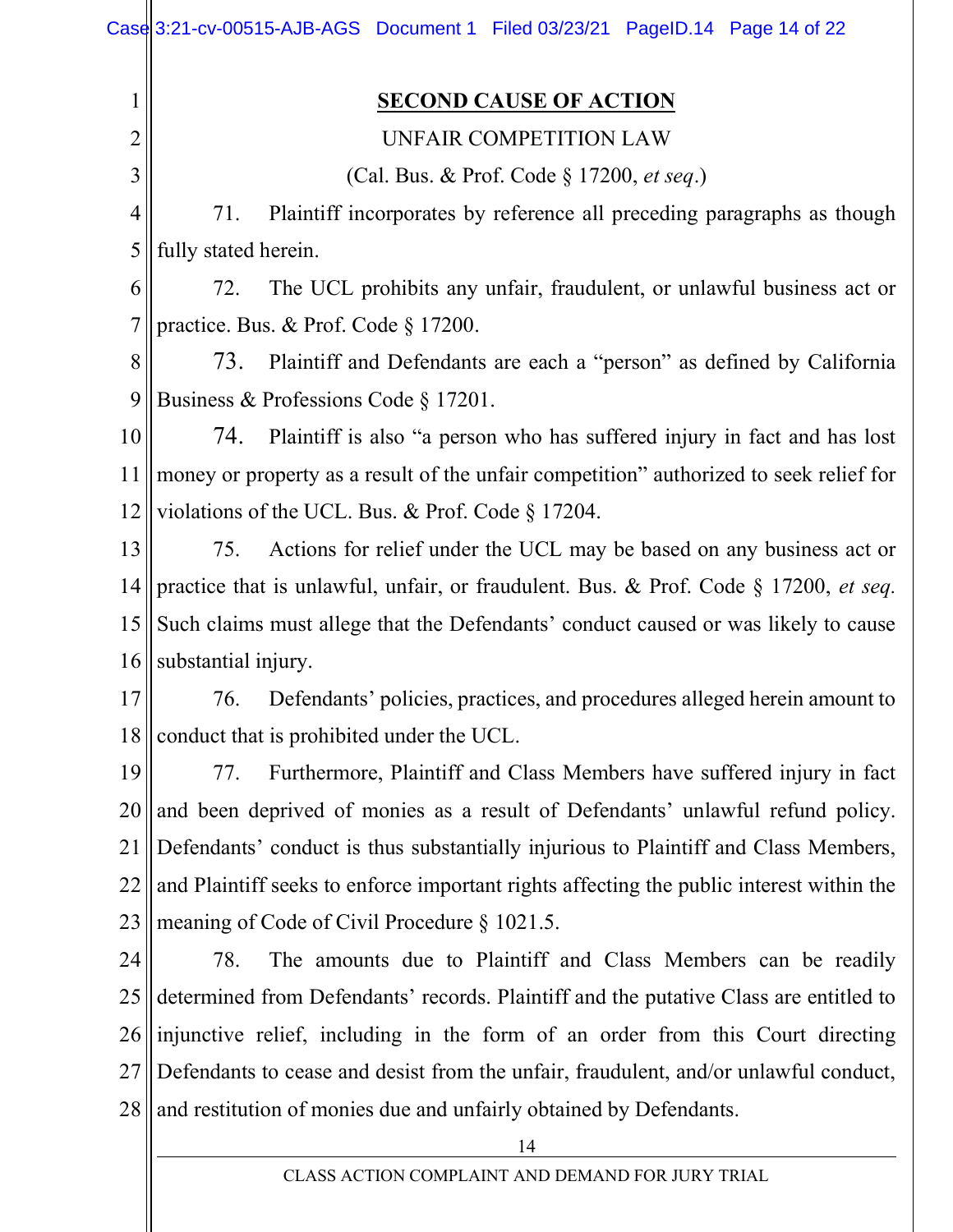1 2 3 4 5 6 79. "Unfair competition" is defined by Business and Professions Code § 17200 as encompassing several types of business "wrongs," including: (1) an "unlawful" business act or practice, (2) an "unfair" business act or practice, (3) a "fraudulent" business act or practice, and (4) "unfair, deceptive, untrue or misleading advertising." The definitions in § 17200 are drafted in the disjunctive, meaning that each of these "wrongs" operates independently from the others.

7 8 9 10 80. By and through Defendants' conduct alleged in further detail above and herein, Defendants engaged in conduct which constitutes unlawful, unfair, and/or fraudulent business practices, and unfair, deceptive, untrue or misleading advertising, as prohibited by California's UCL.

11 12 81. Thus, Defendants' conduct in violation of California law constitute independent, separate, and distinct violations of the UCL.

13

#### UNLAWFUL

14 15 16 17 82. The violation of any state, federal, or local law is sufficient to satisfy the UCL's "unlawful" prong. Plaintiff contends, *inter alia*, that Defendants' failure to comply with the CLRA and California Business & Professions Code sections 22506 and 22507 is an unlawful practice under the UCL.

18 19 20 21 22 23 83. Beginning at a date currently unknown and continuing to the time of the filing of this Complaint, Defendants have committed acts of unfair competition, including those described above, by engaging in a pattern of unlawful business practices, within the meaning of Bus. & Prof. Code § 17200, et seq., by marketing, manufacturing, and/or distributing Defendants' product and/or services in violation of the CLRA, as alleged herein.

24 25 26 27 28 84. Defendants violated the above-referenced statute by misleadingly representing that tickets resold on Defendants' online platform come with a "100% Buyer Guarantee," as described above, when in reality Defendants deny refunds to those who paid for valid tickets to events that were subsequently postponed indefinitely and thereby effectively cancelled.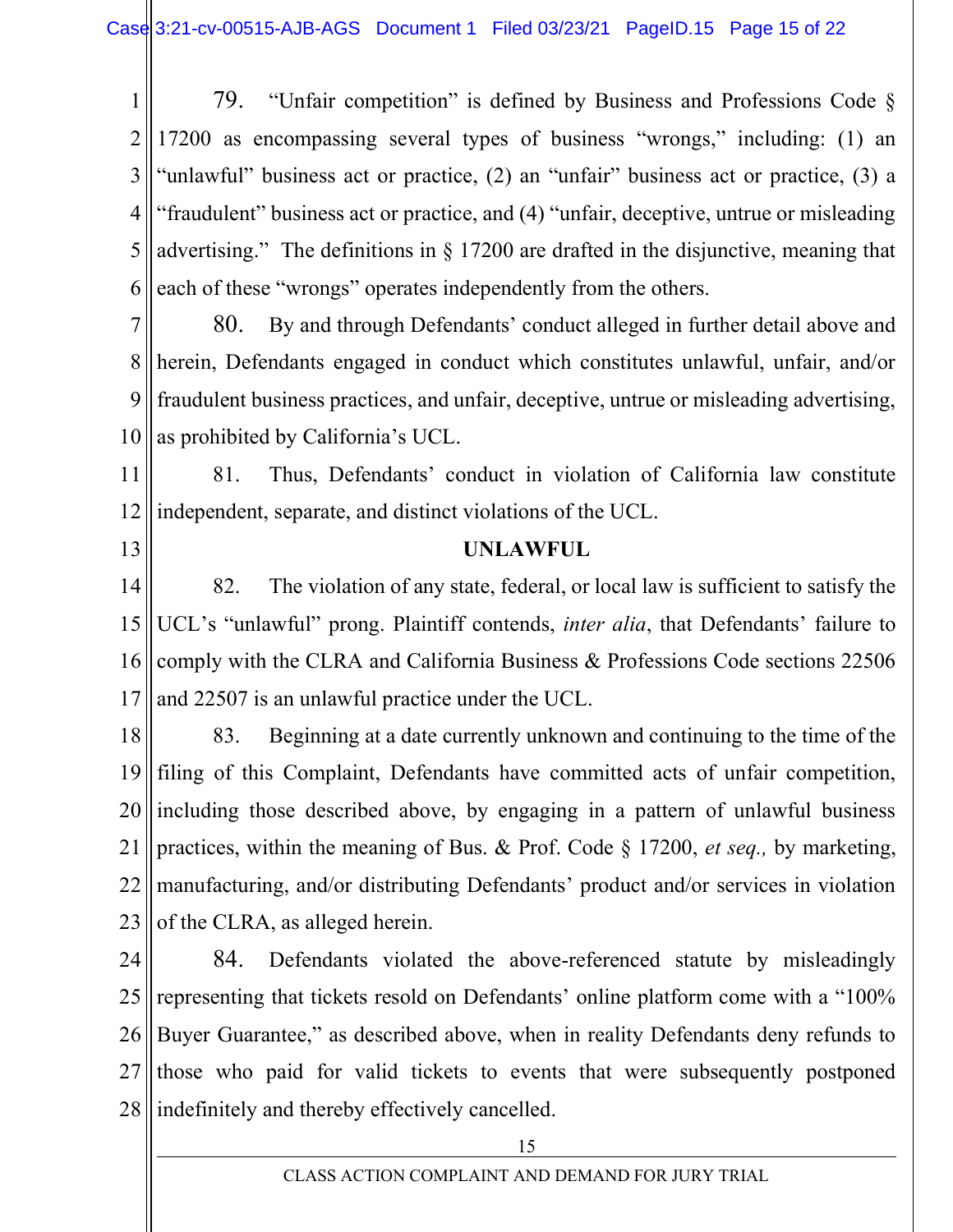1 2 3 4 85. California's Business & Professions Code provides that "[a]ny partial or full deposit received by a ticket seller on a future event for which tickets are not available shall be refundable except for a service charge of not more than 10 percent until tickets for the event are actually available." Bus. & Prof. Code § 22506.

5 6 7 86. The Business & Professions Code provides further that "[t]he ticket price of any event which is canceled, postponed, or rescheduled shall be fully refunded to the purchaser by the ticket seller upon request." Bus. & Prof. Code § 22507.

8 9 10 87. Plaintiff is informed and believes, and thereon alleges, that Defendants' uniform policy provides in pertinent part that purchases are only refundable if the event is officially cancelled, in violation of California law.

11 12 13 88. Moreover, the harm to Plaintiff and Class Members of being wrongfully denied the refund of monies paid outweighs the utility, if any, of Defendants' policies and practices.

- 14 15 16 17 89. Defendants' conduct described herein threatens an incipient violation of California's consumer protection laws, violates the policy or spirit of such laws, and/or otherwise significantly threatens or harms competition by avoiding procedures intended by the Legislature to protect California's consumers.
- 18 19 20 90. Defendants have been unjustly enriched as a direct result of their unlawful business practices as alleged herein and will continue to benefit, including by gaining an unfair competitive advantage, if allowed to retain the monies paid.

21 22 91. Plaintiff seeks equitable relief, including an order enjoining Defendants' unlawful business practices that threaten future injury to the general public.

23

#### UNFAIR

24 25 92. Defendants' policies, practices, and procedures as alleged herein constitute unfair business practices under the UCL. Bus & Prof. Code § 17200.

26 27 28 93. In order to satisfy the "unfair" prong of the UCL, a plaintiff may show that the business practice(s) at issue is contrary to a predicate public policy and "tethered to specific constitutional, statutory, or regulatory provisions." Drum v. San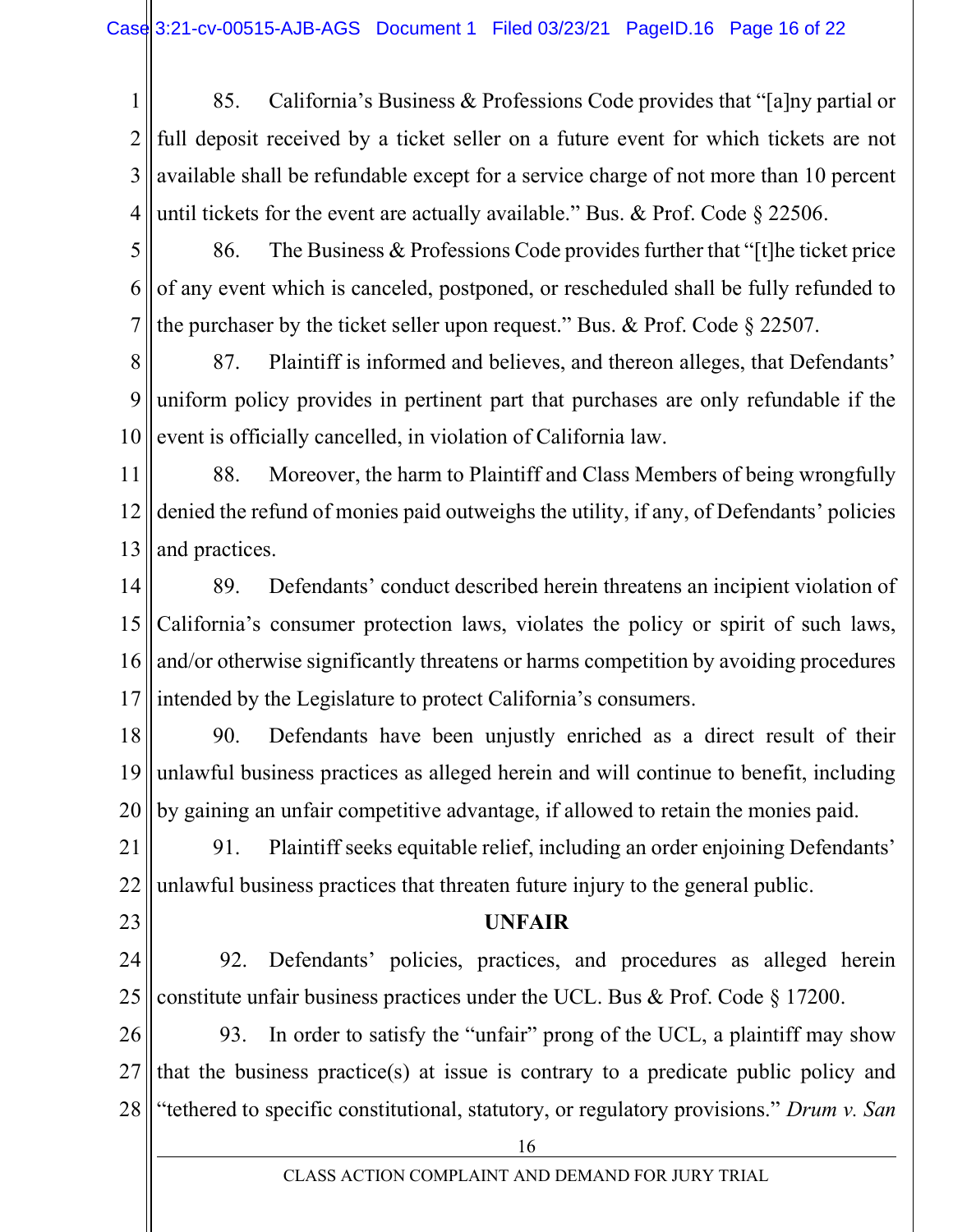1 Fernando Valley Bar Assn., 182 Cal. App. 4th 247, 257 (2010).

2 3 4 5 6 94. California provides protections for the states' consumers as a matter of public policy. See, e.g., Am. Online, Inc. v. Superior Court, 90 Cal. App. 4th 1, 15 (2001), as modified (July 10, 2001) ("The CLRA was enacted in an attempt to alleviate social and economic problems stemming from deceptive business practices.").

7 8 9 95. Defendants' acts and practices willfully and knowingly deprive consumers, including Plaintiff and Class Members, of monies to which Defendants are not entitled and are contrary to an important public policy.

10 11 12 13 96. Plaintiff is informed and believed, and based thereon alleges, that, at all relevant times, Defendants are and were advised by skilled lawyers and other professionals, employees, and advisors regarding the requirements of California's consumer protection laws and the UCL.

14 15 16 97. Defendants' policies, practices, and procedures were thus willful and intentional and, as discussed above, resulted in substantial injury to Plaintiff and Class Members.

17 18 19 20 21 98. Defendants' unfair business practices have a tendency to harm the general public and will continue unless enjoined, in that, on information and belief, Defendants refuse to refund money to consumers who purchased tickets for live events that have been effectively cancelled in violation of California law. Bus & Prof. Code §§ 22506, 22507, supra.

22

#### FRAUDULENT

23 24 99. Defendants' policies, practices, and procedures as alleged herein constitute fraudulent business practices under the UCL. Bus & Prof. Code § 17200.

25 26 27 28 100. In order to satisfy the "fraudulent" prong of the UCL, a plaintiff must show actual reliance on allegedly deceptive or misleading statements. Bus. & Prof. Code § 17200. For purposes of the UCL, a plaintiff must show that "the misrepresentation was an immediate cause of the injury-producing conduct."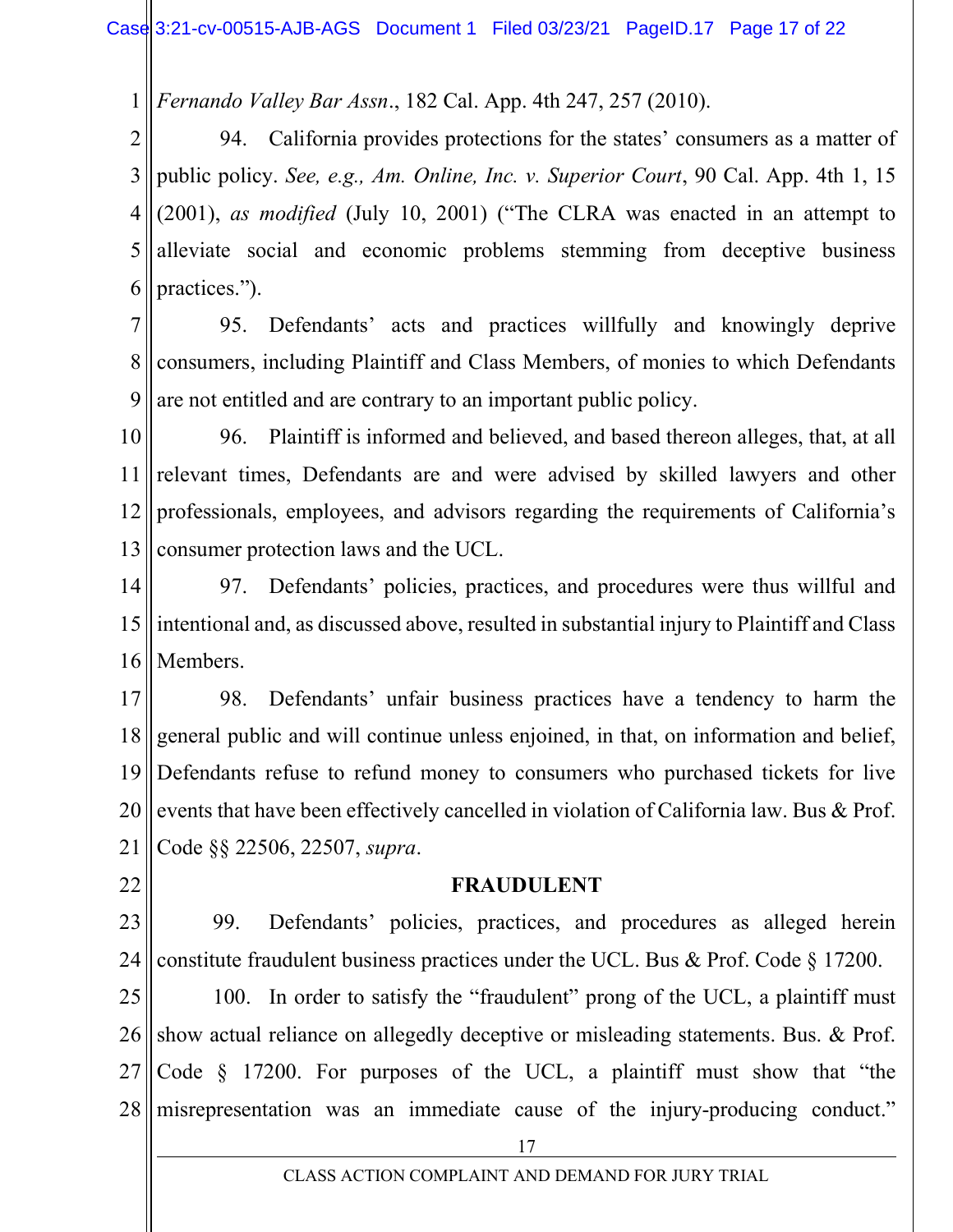1 2 Swafford v. Int'l Bus. Machines Corp., 383 F. Supp. 3d 916, 936 (N.D. Cal. 2019) (quotations and citation omitted).

3 4 5 101. Defendants' refund policy is misleading in that it misrepresents consumers' rights under California law. Bus. & Prof. Code §§ 22506, 22507. The acts and practices described herein are thus fraudulent under the UCL.

6 7 8 102. Plaintiff reserves the right to allege further conduct that constitutes other fraudulent business acts or practices. Such conduct is ongoing and continues to this date.

9 10

### THIRD CAUSE OF ACTION

### BREACH OF CONTRACT

11 12 103. Plaintiff incorporates by reference all preceding paragraphs as though set forth fully herein.

13 14 104. A contract was formed between Plaintiff and Class Members and Defendants with respect to online ticket resale.

15 16 105. The contract that governs the transactions at issue in this case includes Defendants' refund policy in effect as of the date of Plaintiff's purchase.

17 18 106. Plaintiff and the Class performed their obligations under the contract by providing valuable consideration for valid tickets.

19 20 21 22 107. Defendants breached the contract by their persistent refusal to provide refunds to canceled, indefinitely postponed, and/or rescheduled events as required by California state law, including inter alia, Business & Professions Code §§ 22506 and 22507.

23 24 108. Defendants' breaches were willful and not the result of mistake or inadvertence.

25 26 109. As a result of Defendants' breaches of the contract, Plaintiff and other Class Members have been damaged in an amount to be determined at trial.

27 28 110. Plaintiff, on behalf of himself and other Class Members, seeks to rescind the agreements relative to the subject tickets sales, including pursuant to Civil Code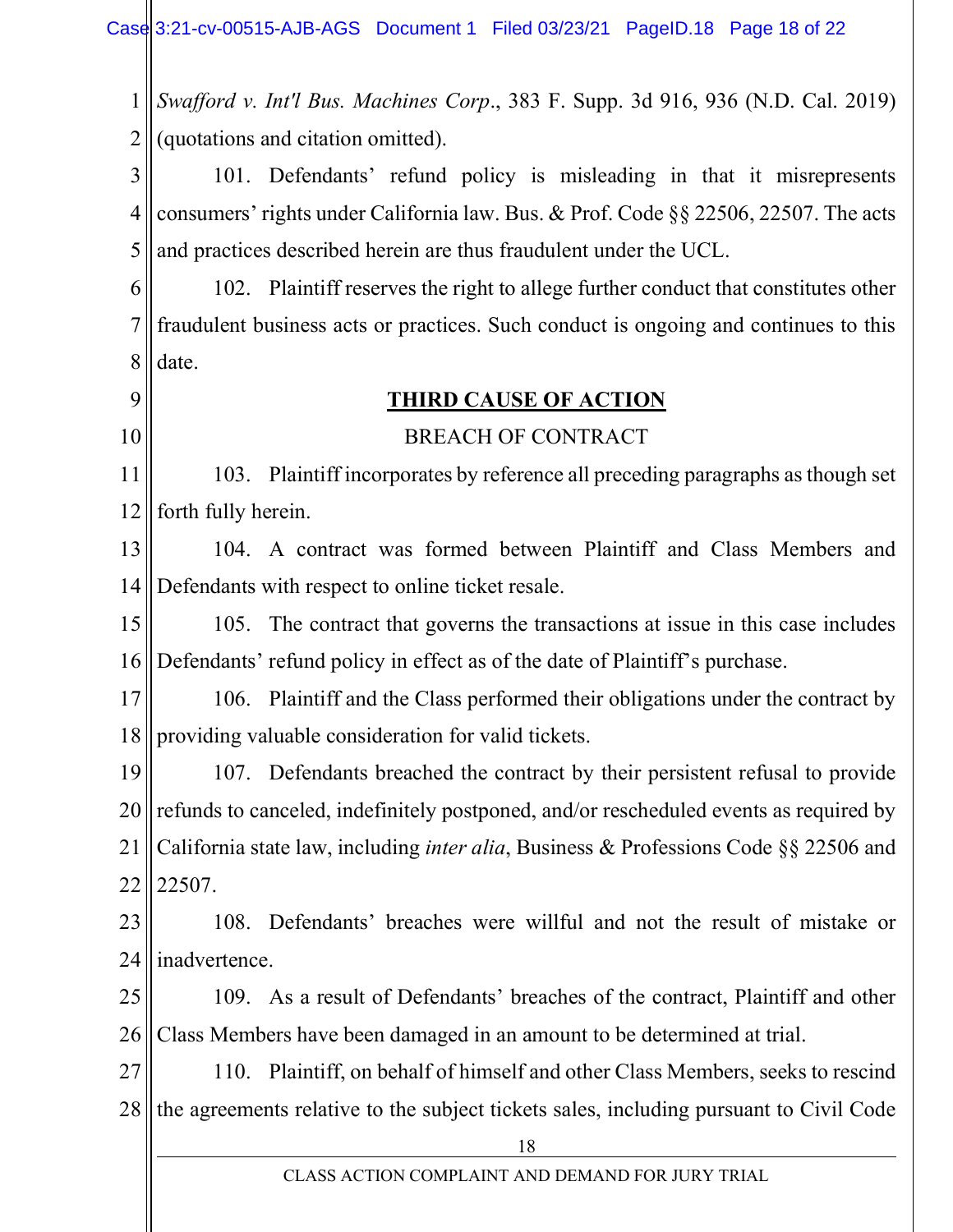|    | 1689(b).                                                                                          |
|----|---------------------------------------------------------------------------------------------------|
| 2  | <b>FOURTH CAUSE OF ACTION</b>                                                                     |
| 3  | UNJUST ENRICHMENT                                                                                 |
| 4  | 111. Plaintiff incorporates by reference all preceding paragraphs as though set                   |
| 5  | forth fully herein.                                                                               |
| 6  | 112. "Under California law, the elements of unjust enrichment are: (a) receipt                    |
| 7  | of a benefit; and (b) unjust retention of the benefit at the expense of another." <i>Valencia</i> |
| 8  | v. Volkswagen Grp. Of Am. Inc., No. 15-CV-00887-HSG, 2015 WL 4747533 at *8                        |
| 9  | (N.D. Cal. Aug. 11, 2015).                                                                        |
| 10 | 113. Plaintiff and Class Members conferred substantial monetary benefits on                       |
| 11 | Defendants by paying monies for event tickets.                                                    |
| 12 | 114. Defendants have accepted and intentionally retained those benefits at the                    |
| 13 | expense of Plaintiff and other Class Members, despite knowing that the tickets were               |
| 14 | not usable as purchased.                                                                          |
| 15 | 115. Defendants induced Plaintiff and Class Members to use Defendants'                            |
| 16 | services and purchase products through false and misleading advertising. As a result,             |
| 17 | Defendants have been unjustly enriched by retaining the monies paid by Plaintiff and              |
| 18 | other Class Members for events that were cancelled, postponed, and/or rescheduled.                |
| 19 | Equity requires Defendants to provide refunds to Plaintiff and Class Members.                     |
| 20 | <b>FIFTH CAUSE OF ACTION</b>                                                                      |
| 21 | <b>CONVERSION</b>                                                                                 |
| 22 | 116. Plaintiff incorporates by reference all preceding paragraphs as though set                   |
| 23 | forth fully herein.                                                                               |
| 24 | 117. At the time of cancellation, postponement, and/or rescheduling of the                        |
| 25 | events for which they purchased tickets, Plaintiff and the Class owned and had a right            |
| 26 | to possess funds in the amounts paid.                                                             |
| 27 | 118. Defendants intentionally and substantially interfered with property                          |
| 28 | belonging to Plaintiff and other Class Members by taking possession of, refusing to               |
|    | 19                                                                                                |
|    | CLASS ACTION COMPLAINT AND DEMAND FOR JURY TRIAL                                                  |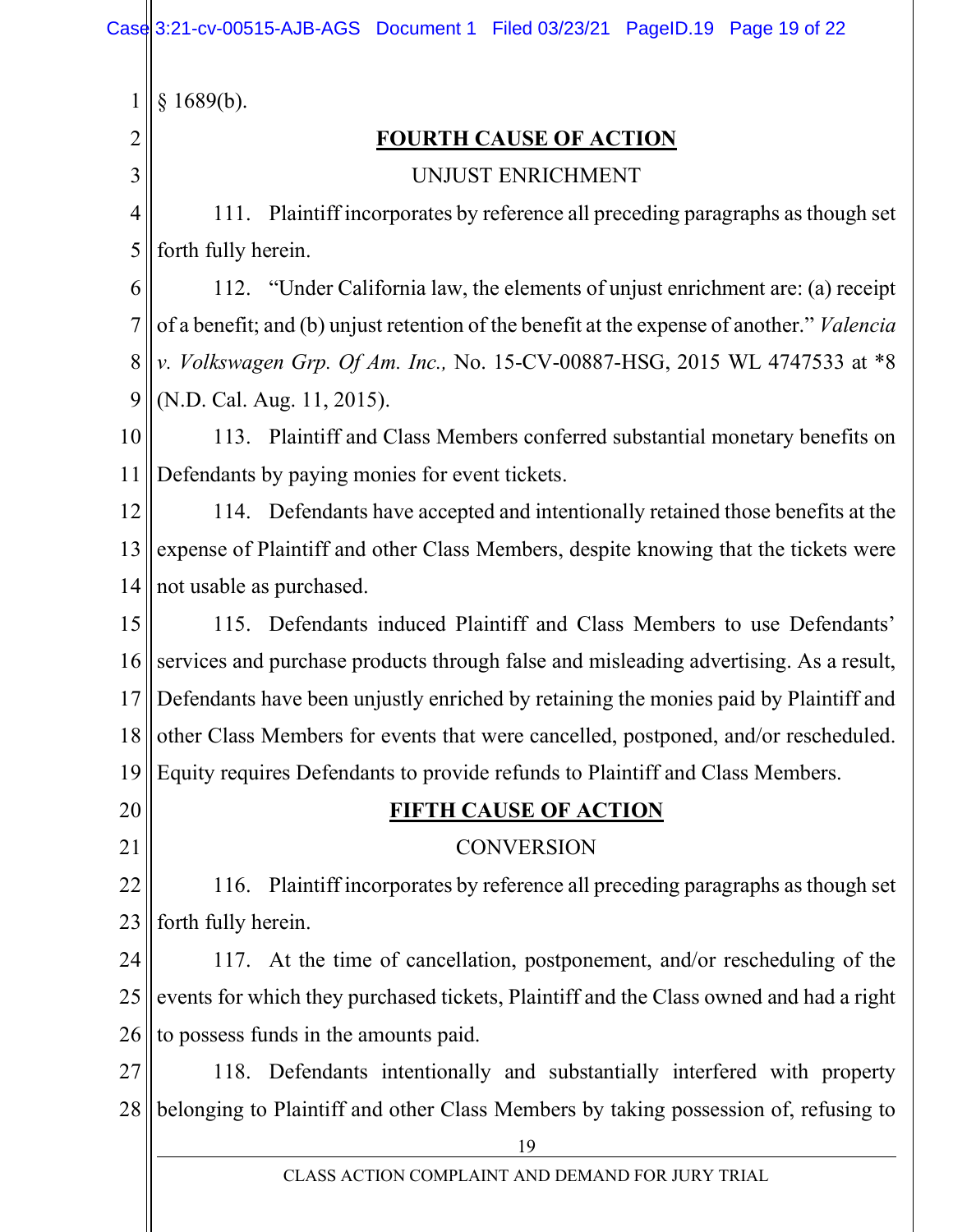| $\mathbf{1}$   | refund, denying access to, and/or refusing to return monies paid after a demand was |
|----------------|-------------------------------------------------------------------------------------|
| $\overline{2}$ | made for its return.                                                                |
| $\overline{3}$ | 119. Plaintiff and other Class Members did not consent to Defendants'               |
| 4              | withholding their property.                                                         |
| 5              | 120. As a result of Defendants' actions, Plaintiff and Class Members were           |
| 6              | harmed, and Defendants' refusal to refund monies rightfully owned by Plaintiff and  |
| $\overline{7}$ | Class Members was a substantial factor in causing their harm.                       |
| 8              | 121. As a result of Defendants' conduct, Plaintiff and other Class Members          |
| 9              | have been damaged in an amount to be determined at trial.                           |
| 10             | <b>PRAYER FOR RELIEF</b>                                                            |
| 11             | WHEREFORE, Plaintiff respectfully requests that the Court grant the                 |
| 12             | following relief against Defendants, and each of them:                              |
| 13             | a. That this action be certified as a Class Action;                                 |
| 14             | b. Appointing Plaintiff as the representative of the Class;                         |
| 15             | c. Appointing the law firms representing Plaintiff as Class Counsel;                |
| 16             | d. That the Court find and declare that Defendants have violated the CLRA           |
| 17             | and UCL and committed unfair, unlawful, and/or fraudulent business                  |
| 18             | practices;                                                                          |
| 19             | e. An order requiring imposition of a constructive trust and and/or                 |
| 20             | disgorgement of Defendants' ill-gotten gains and to pay restitution to              |
| 21             | Plaintiff and Class Members and to restore to Plaintiff and Class                   |
| 22             | Members all funds acquired by means of any act or practice declared by              |
| 23             | this court to be an unlawful, fraudulent, or unfair business act or practice        |
| 24             | and/or constituting unfair competition;                                             |
| 25             | A temporary, preliminary and/or permanent order for public injunctive<br>f.         |
| 26             | relief requiring Defendants to cease the conduct alleged herein, including          |
| 27             | making false and/or misleading statement/s concerning the ticket refunds            |
| 28             | that are in violation of California law;                                            |
|                | 20                                                                                  |
|                | CLASS ACTION COMPLAINT AND DEMAND FOR JURY TRIAL                                    |

 $\parallel$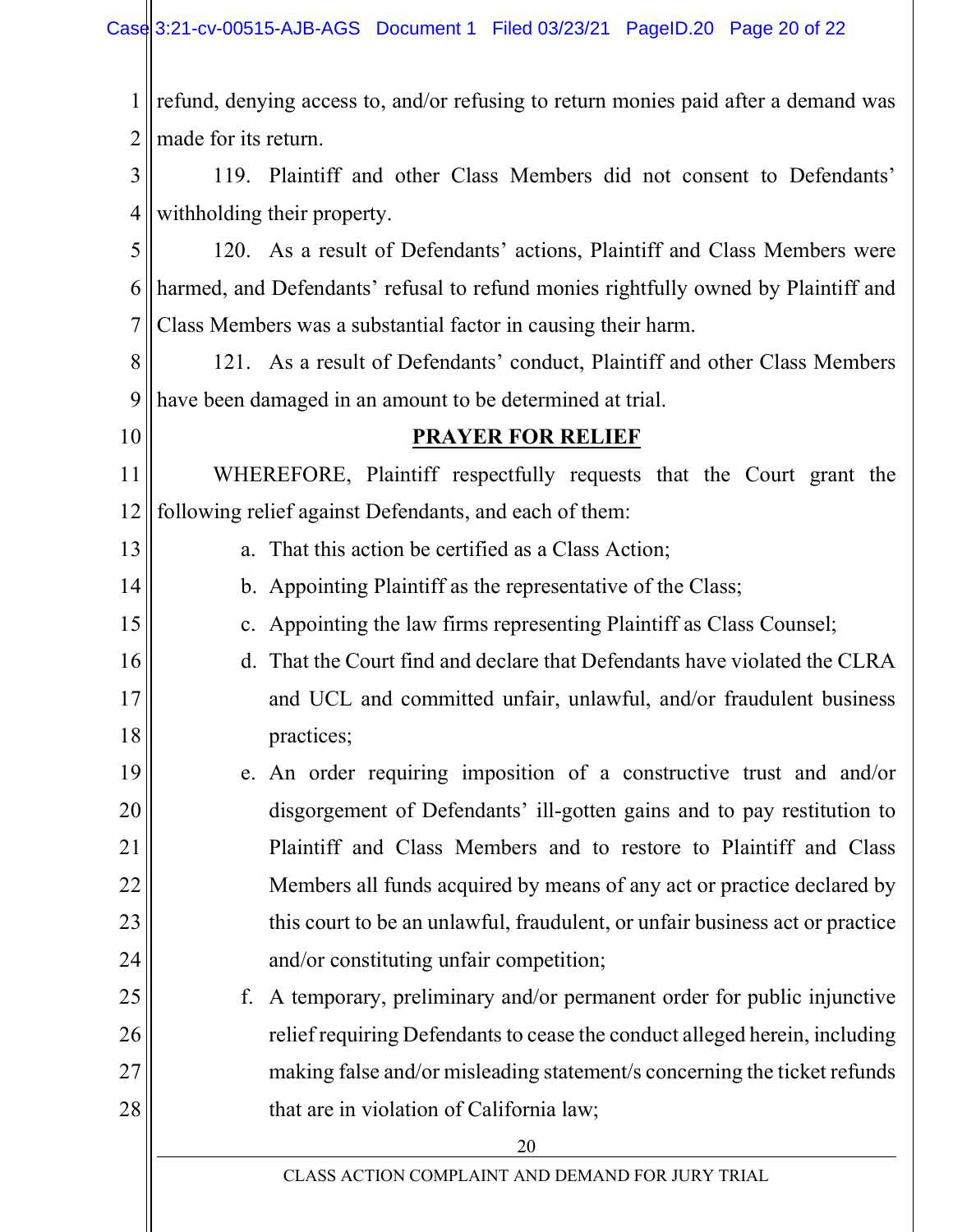|    |                         |                | g. Distribution of any monies recovered on behalf of the Class via fluid      |
|----|-------------------------|----------------|-------------------------------------------------------------------------------|
| 2  |                         |                | recovery or cy pres recovery, where necessary and as applicable, to           |
| 3  |                         |                | prevent Defendants from retaining the benefits of their wrongful conduct;     |
| 4  |                         |                | h. Entry of an order enjoining Defendants from continuing the unlawful,       |
| 5  |                         |                | fraudulent, and unfair business practices alleged in this Complaint and       |
| 6  |                         |                | directing Defendants to inform consumers of their rights under Bus. &         |
| 7  |                         |                | Prof. Code § 22507;                                                           |
| 8  |                         | $\mathbf{i}$ . | A temporary, preliminary and/or permanent order requiring Defendant           |
| 9  |                         |                | to cease withholding monies paid by Plaintiff and Class Members for           |
| 10 |                         |                | live events that were cancelled, postponed indefinitely, or rescheduled;      |
| 11 |                         | $\mathbf{i}$ . | Statutory, compensatory, and/or punitive damages in an amount to be           |
| 12 |                         |                | determined at trial;                                                          |
| 13 |                         |                | k. Restitution, or any other equitable relief the Court may deem just and     |
| 14 |                         |                | proper;                                                                       |
| 15 |                         | 1.             | Actual compensatory damages in an amount to be proven at trial;               |
| 16 |                         |                | m. Pre- and post-judgment interest;                                           |
| 17 |                         |                | n. Reasonable attorneys' fees and costs of the suit, including expert witness |
| 18 |                         |                | fees; and,                                                                    |
| 19 |                         |                | o. Such further relief as the Court may deem just and proper.                 |
| 20 | ///                     |                |                                                                               |
| 21 | ///                     |                |                                                                               |
| 22 | ///                     |                |                                                                               |
| 23 | ///                     |                |                                                                               |
| 24 |                         |                |                                                                               |
| 25 |                         |                |                                                                               |
| 26 |                         |                |                                                                               |
| 27 |                         |                |                                                                               |
| 28 | $^{\prime\prime\prime}$ |                |                                                                               |
|    |                         |                | 21                                                                            |
|    |                         |                | CLASS ACTION COMPLAINT AND DEMAND FOR JURY TRIAL                              |
|    |                         |                |                                                                               |